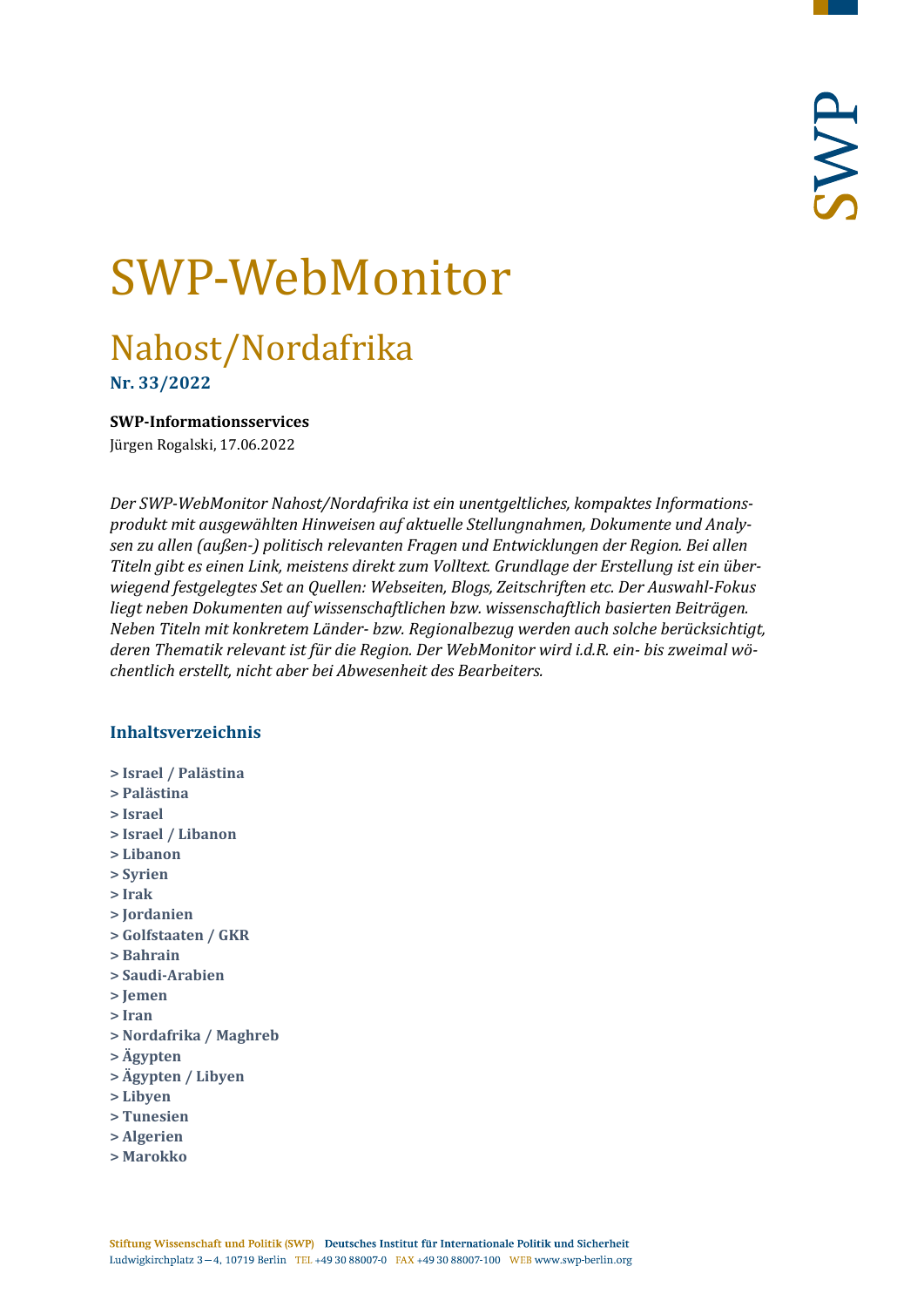- **[> Marokko / Westsahara](#page-16-1)**
- **> EU - [Mittelmeerraum / MENA-Region / Afrika: Migrationspolitik / Flüchtlinge](#page-17-0)**
- **> EU / USA - [MENA-Region](#page-18-0)**
- **> USA - [MENA-Region](#page-18-1)**
- **[> Russland / Ukraine -](#page-18-2) MENA-Region**
- **> VR China - [MENA-Region](#page-19-0)**
- **[> Internationale Beziehungen / Geopolitik \(MENA-Region\)](#page-19-1)**
- **[> Umbruch in der arabischen Welt / "Arabischer Frühling"](#page-20-0)**
- **[> Transitional Justice \(allg.\)](#page-20-1)**
- **[> Politische Einigungen / politische Regelungen \(allg./theoret.\)](#page-20-2)**
- **[> Terrorismus / Jihadismus / -bekämpfung](#page-20-3)**
- <span id="page-1-0"></span>**[> Coronavirus-Krise / COVID-19 \(MENA-Region\)](#page-21-0)**

#### **> Israel / Palästina**

UN experts condemn Israel's arbitrary detention and conviction of Palestinian aid worker UN-OHCHR, 16.06.2022, ca. 2 S.

[https://www.ohchr.org/en/press-releases/2022/06/un-experts-condemn-israels-arbitrary](https://www.ohchr.org/en/press-releases/2022/06/un-experts-condemn-israels-arbitrary-detention-and-conviction-palestinian)[detention-and-conviction-palestinian](https://www.ohchr.org/en/press-releases/2022/06/un-experts-condemn-israels-arbitrary-detention-and-conviction-palestinian)

Beersheva District Court decision to convict Mr. Mohammed El-Halabi for membership in a terrorist organization MFA Israel, 15.06.2022 [https://www.gov.il/en/departments/news/beersheva-district-court-decision-to-convict-moham-](https://www.gov.il/en/departments/news/beersheva-district-court-decision-to-convict-mohammed-el-halabi-for-membership-in-terrorist-organization-15-jun-2022)

>>>

Settlement & Annexation Report *Inhalt u.a.:* - Norway & the Accurate Labeling of Settlement Goods FMEP, 16.06.2022, ca. 5 S. <https://fmep.org/resource/settlement-annexation-report-june-16-2022/>

[med-el-halabi-for-membership-in-terrorist-organization-15-jun-2022](https://www.gov.il/en/departments/news/beersheva-district-court-decision-to-convict-mohammed-el-halabi-for-membership-in-terrorist-organization-15-jun-2022)

After 15 years of blockade, four out of five children in Gaza say they are living with depression, grief and fear

Save the Children, 15.06.2022, ca. 2 S.

[https://www.savethechildren.net/news/after-15-years-blockade-four-out-five-children-gaza-say](https://www.savethechildren.net/news/after-15-years-blockade-four-out-five-children-gaza-say-they-are-living-depression-grief-and)[they-are-living-depression-grief-and](https://www.savethechildren.net/news/after-15-years-blockade-four-out-five-children-gaza-say-they-are-living-depression-grief-and)

*Siehe:*

**Trapped: The impact of 15 years of blockade on the mental health of Gaza's children** Mason, Claire Save the Children, 06.2022, 32 S.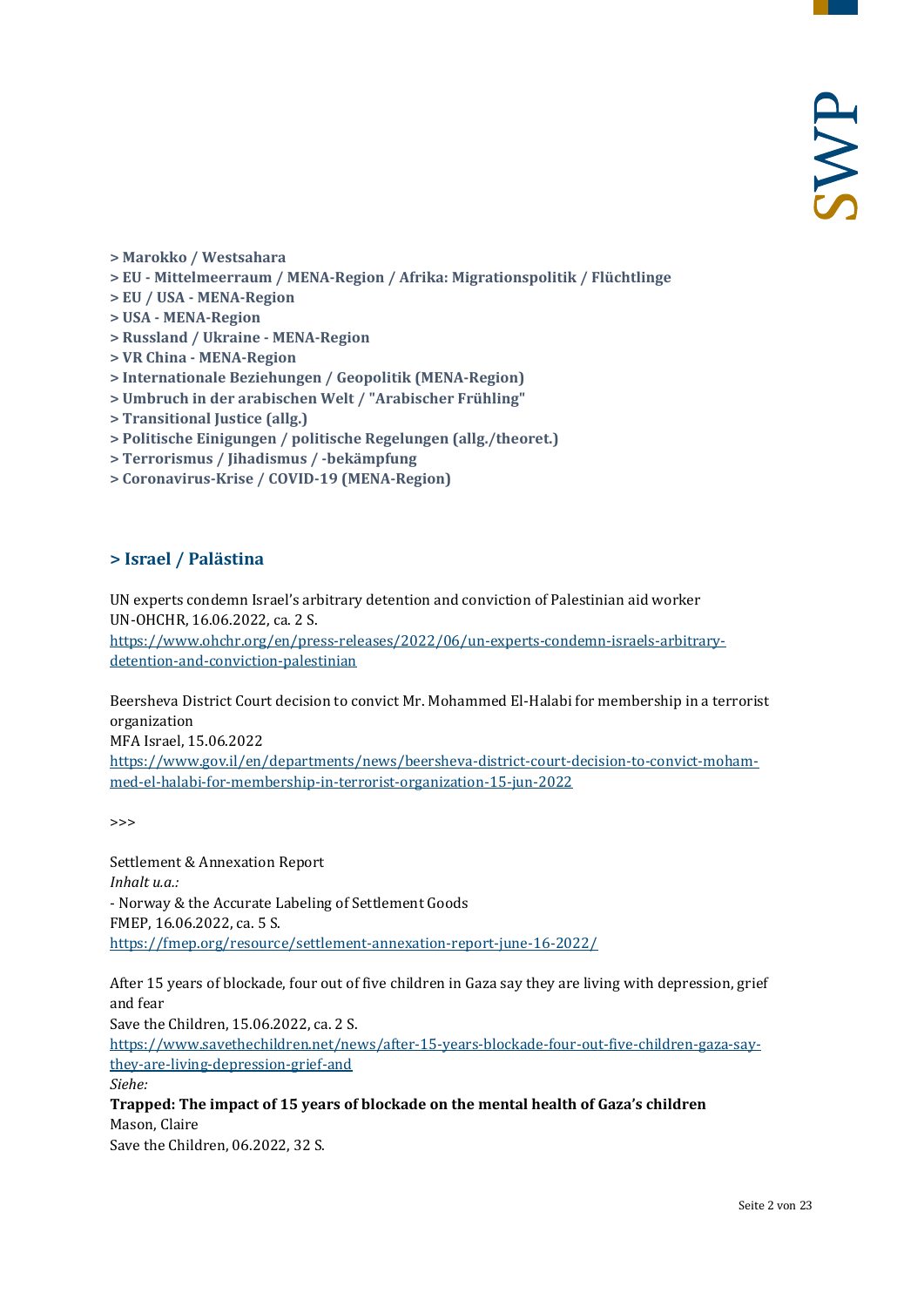[https://resource-centre-uploads.s3.amazonaws.com/uploads/gaza\\_blockade\\_mental\\_health\\_pales](https://resource-centre-uploads.s3.amazonaws.com/uploads/gaza_blockade_mental_health_palestinian_children_2022.pdf)[tinian\\_children\\_2022.pdf](https://resource-centre-uploads.s3.amazonaws.com/uploads/gaza_blockade_mental_health_palestinian_children_2022.pdf)

# **Spotlight on Terrorism and the Israeli-Palestinian Conflict (June 8-14, 2022)**

ITIC, 15.06.2022, 17 S. [https://www.terrorism-info.org.il/app/uploads/2022/06/E\\_091\\_22.pdf](https://www.terrorism-info.org.il/app/uploads/2022/06/E_091_22.pdf)

>>>

#### **How Pentagon Bureaucracy Could Undermine West Bank Security**

Shira Efron, Ghaith al-Omari WINEP, 16.06.2022, ca. 2 S. [https://www.washingtoninstitute.org/policy-analysis/how-pentagon-bureaucracy-could-under](https://www.washingtoninstitute.org/policy-analysis/how-pentagon-bureaucracy-could-undermine-west-bank-security)[mine-west-bank-security](https://www.washingtoninstitute.org/policy-analysis/how-pentagon-bureaucracy-could-undermine-west-bank-security)

#### **Improving the Palestinian Authority's Fiscal Outlook**

Haggay Etkes, Esteban Klor "... proposes an additional policy: a tax on work permits for Palestinians working in the Israeli econony. This measure stands to reduce the Palestinian deficit by one third, and offset some of the adverse effects of employment in Israel. ..." INSS, 16.06.2022, 7 S. <https://www.inss.org.il/wp-content/uploads/2022/06/no.-1611.pdf>

>>>

Webinar: Jerusalem and the Battle for Survival Nazmi Al-Jubeh ACW, 18.06.2022, 11:00 AM ET *Übersicht, Registrierung und Liverstream:* <https://arabcenterdc.org/event/jerusalem-and-the-battle-for-survival/>

#### **Booklet #261: An Example of Israel's Legal System in the West Bank**

Jonathan Kuttab ACW, 13.06.2022, ca. 3 S. [https://arabcenterdc.org/resource/booklet-261-an-example-of-israels-legal-system-in-the-west](https://arabcenterdc.org/resource/booklet-261-an-example-of-israels-legal-system-in-the-west-bank/)[bank/](https://arabcenterdc.org/resource/booklet-261-an-example-of-israels-legal-system-in-the-west-bank/)

#### <span id="page-2-0"></span>*[Zurück zum Inhaltsverzeichnis](#page-0-0)*

#### **> Palästina**

Pal-Think Holds a Discussion Session about the Consequences of No Elections in Palestine Pal-Think, 05.2022, ca. 2 S. <http://palthink.org/en/2022/05/11566/>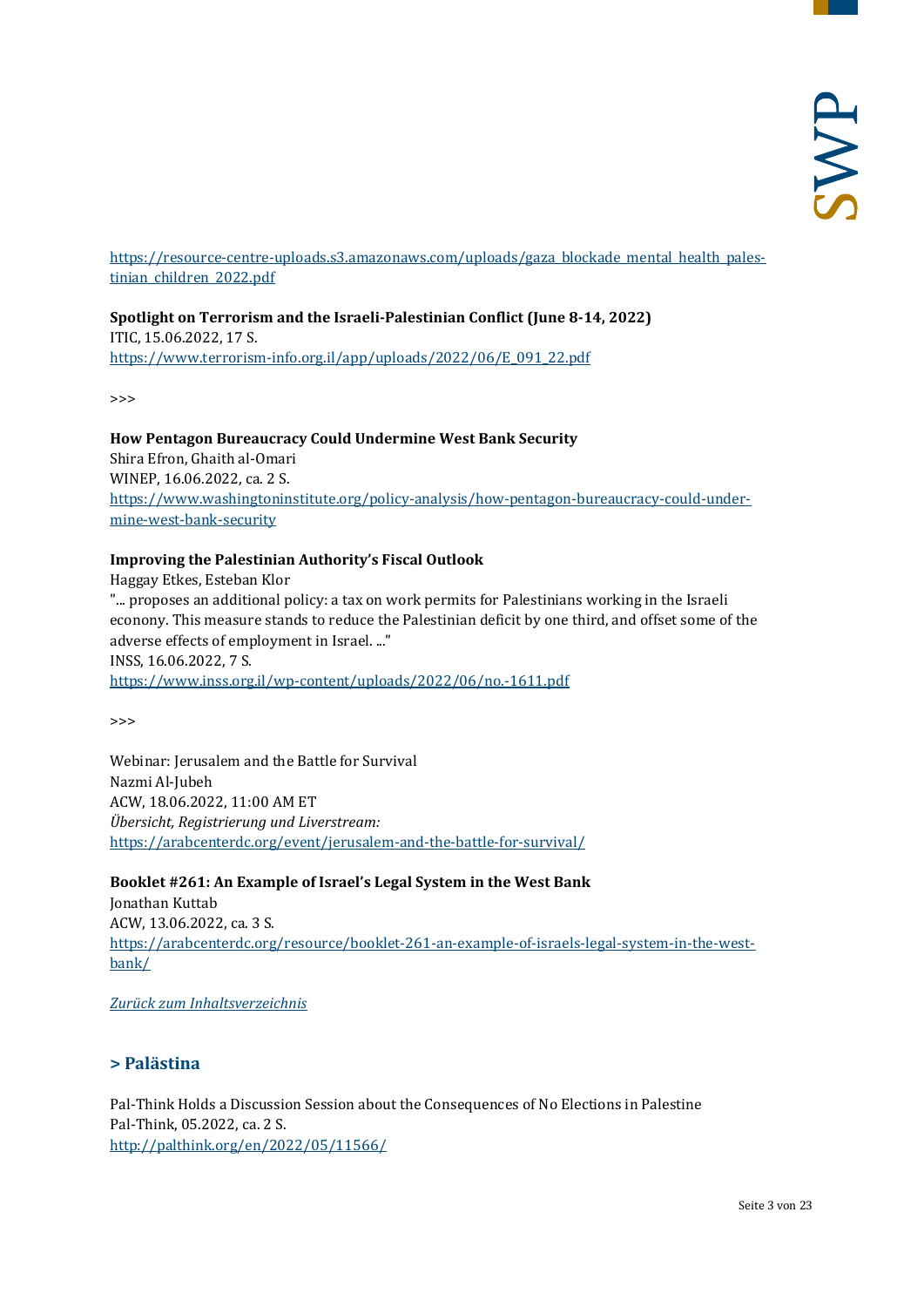**تداعیات غیاب الانتخابات الفلسطینیة على المجتمع والقضیة** Pal-Think, 06.2022, 20 S. <http://palthink.org/wp-content/uploads/2022/06/IFA-Election-paper-AR.pdf>

Position Paper: Municipal elections in the Westbank: a first step towards inclusive democracy Pal-Think, 31.03.2022, 5 S.

[http://palthink.org/en/wp-content/uploads/2022/03/municipal-election-in-the-westbank-](http://palthink.org/en/wp-content/uploads/2022/03/municipal-election-in-the-westbank-2022.pdf)[2022.pdf](http://palthink.org/en/wp-content/uploads/2022/03/municipal-election-in-the-westbank-2022.pdf)

Policy Paper: Considerations of condemnation and balance of Palestine's position on the war in Ukraine Pal-Think, 28.03.2022, 5 S. [http://palthink.org/en/wp-content/uploads/2022/03/Palestines-position-on-the-war-in-Ukraine-](http://palthink.org/en/wp-content/uploads/2022/03/Palestines-position-on-the-war-in-Ukraine-MLS-edits.pdf)[MLS-edits.pdf](http://palthink.org/en/wp-content/uploads/2022/03/Palestines-position-on-the-war-in-Ukraine-MLS-edits.pdf)

<span id="page-3-0"></span>*[Zurück zum Inhaltsverzeichnis](#page-0-0)*

#### **> Israel**

#### **EU Egypt Israel Memorandum of Understanding**

("MEMORANDUM OF UNDERSTANDING ON COOPERATION RELATED TO TRADE, TRANSPORT, AND EXPORT OF NATURAL GAS TO THE EUROPEAN UNION BETWEEN THE ARAB REPUBLIC OF EGYPT REPRESENTED BY THE MINISTRY OF PETROLEUM AND MINERAL RESOURCES THE STATE OF ISRAEL REPRESENTED BY THE MINISTRY OF ENERGY THE EUROPEAN UNION REPRESENTED BY THE EUROPEAN COMMISSION") EU, 15.06.2022, 6 S.

[https://energy.ec.europa.eu/document/download/7e2783c8-5f94-4554-be5d-](https://energy.ec.europa.eu/document/download/7e2783c8-5f94-4554-be5d-826369d79361_en?filename=MoU%20EU-EG-IL_consolidated_FINAL_v0.1.pdf)[826369d79361\\_en?filename=MoU%20EU-EG-IL\\_consolidated\\_FINAL\\_v0.1.pdf](https://energy.ec.europa.eu/document/download/7e2783c8-5f94-4554-be5d-826369d79361_en?filename=MoU%20EU-EG-IL_consolidated_FINAL_v0.1.pdf)

>>>

As Israeli coalition falters, former IDF chief mulls politics - Rumors are flying about former IDF chief Gadi Eizenkot entering politics Mazal Mualem Al Monitor, 14.06.2022, ca. 2 S. [https://www.al-monitor.com/originals/2022/06/israeli-coalition-falters-former-idf-chief-mulls](https://www.al-monitor.com/originals/2022/06/israeli-coalition-falters-former-idf-chief-mulls-politics)[politics](https://www.al-monitor.com/originals/2022/06/israeli-coalition-falters-former-idf-chief-mulls-politics)

Judge the Bennett-Lapid Coalition by What Happens Rather Than What Happened Michael I. Koplow IPF, 15.05.2022, ca. 2 S. [https://israelpolicyforum.org/2022/06/15/judge-the-bennett-lapid-coalition-by-what-happens](https://israelpolicyforum.org/2022/06/15/judge-the-bennett-lapid-coalition-by-what-happens-rather-than-what-happened/)[rather-than-what-happened/](https://israelpolicyforum.org/2022/06/15/judge-the-bennett-lapid-coalition-by-what-happens-rather-than-what-happened/)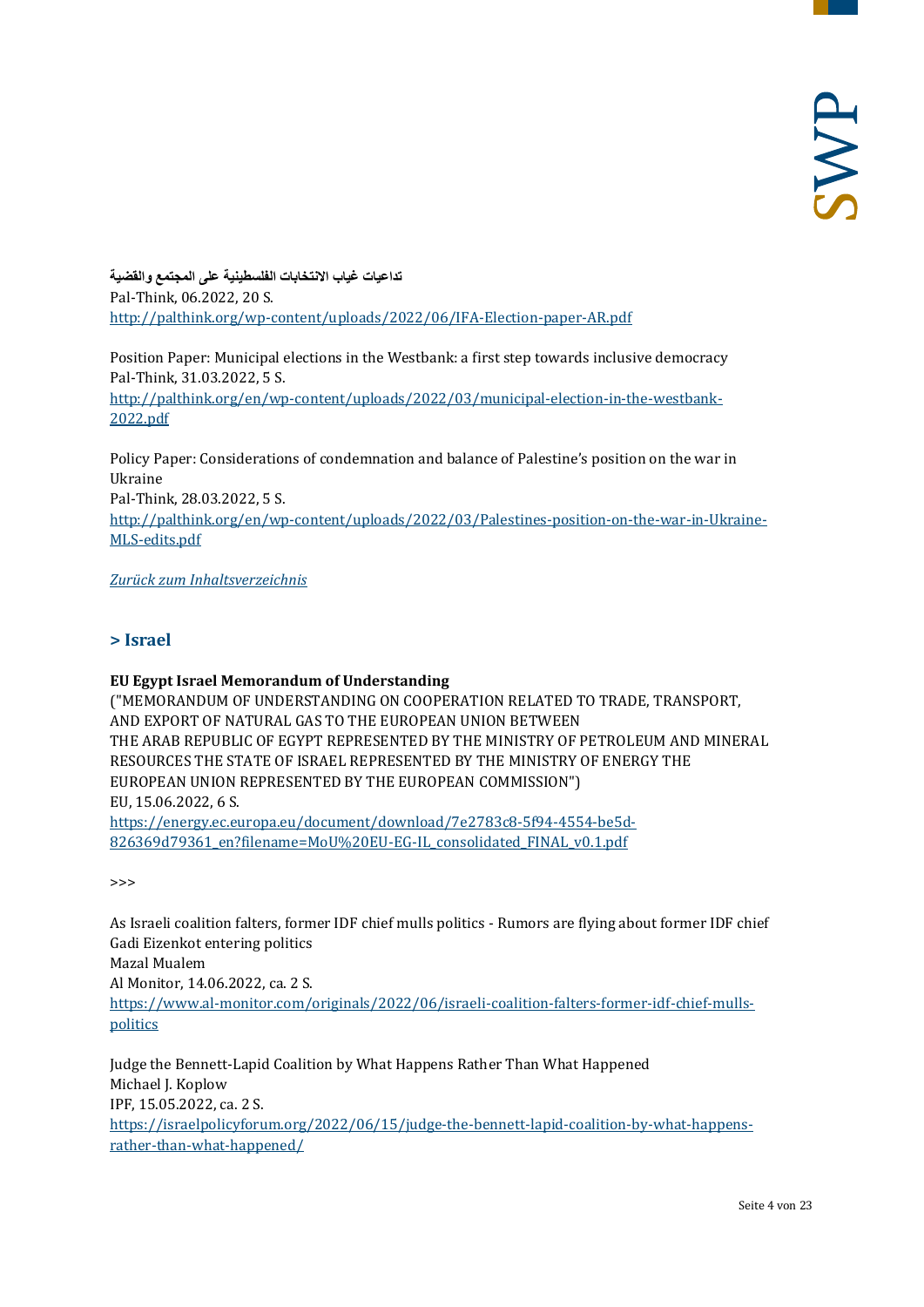Dissolving the Knesset: A Historical Survey Chen Friedberg, Assaf Shapira IDI, 18.05.2022, ca. 3 S. <https://en.idi.org.il/articles/38887>

>>>

Israeli energy minister inks deal to export gas to Europe via Egypt Rina Bassist Al Monitor, 14.06.2022, ca. 2 S. [https://www.al-monitor.com/originals/2022/06/israeli-energy-minister-inks-deal-export-gas](https://www.al-monitor.com/originals/2022/06/israeli-energy-minister-inks-deal-export-gas-europe-egypt)[europe-egypt](https://www.al-monitor.com/originals/2022/06/israeli-energy-minister-inks-deal-export-gas-europe-egypt)

#### **The India-Israel Defence and Security Partnership At 30**

S. Samuel C. Rajiv IDSA, 06.2022, 82 S. <https://idsa.in/system/files/monograph/monograph75.pdf> @WAO

#### **Israel: Background and U.S. Relations**

Jim Zanotti CRS, 15.06.2022, 55 S. <https://crsreports.congress.gov/product/pdf/RL/RL33476>

Israel: Background and U.S. Relations in Brief Jim Zanotti CRS, 15.06.2022, 17 S. <https://crsreports.congress.gov/product/pdf/R/R44245>

<span id="page-4-0"></span>*[Zurück zum Inhaltsverzeichnis](#page-0-0)*

#### **> Israel / Libanon**

#### **15. Sitzung des Auswärtigen Ausschusses, 22.06.2022 - nicht öffentlich**

*- Tagesordnungspunkt 3: Bericht der Bundesregierung zum Mandat UNIFIL, Antrag der Bundesregierung (UNIFIL)* BT, 16.06.2022 [https://www.bundestag.de/resource/blob/899346/dffa1ee2ee7631a7002e9e835a78bd89/TO-](https://www.bundestag.de/resource/blob/899346/dffa1ee2ee7631a7002e9e835a78bd89/TO-15-Sitzung-22-06-2022-data.pdf)[15-Sitzung-22-06-2022-data.pdf](https://www.bundestag.de/resource/blob/899346/dffa1ee2ee7631a7002e9e835a78bd89/TO-15-Sitzung-22-06-2022-data.pdf)

>>>

#### **UNIFIL: Routineeinsatz in chaotischem Umfeld**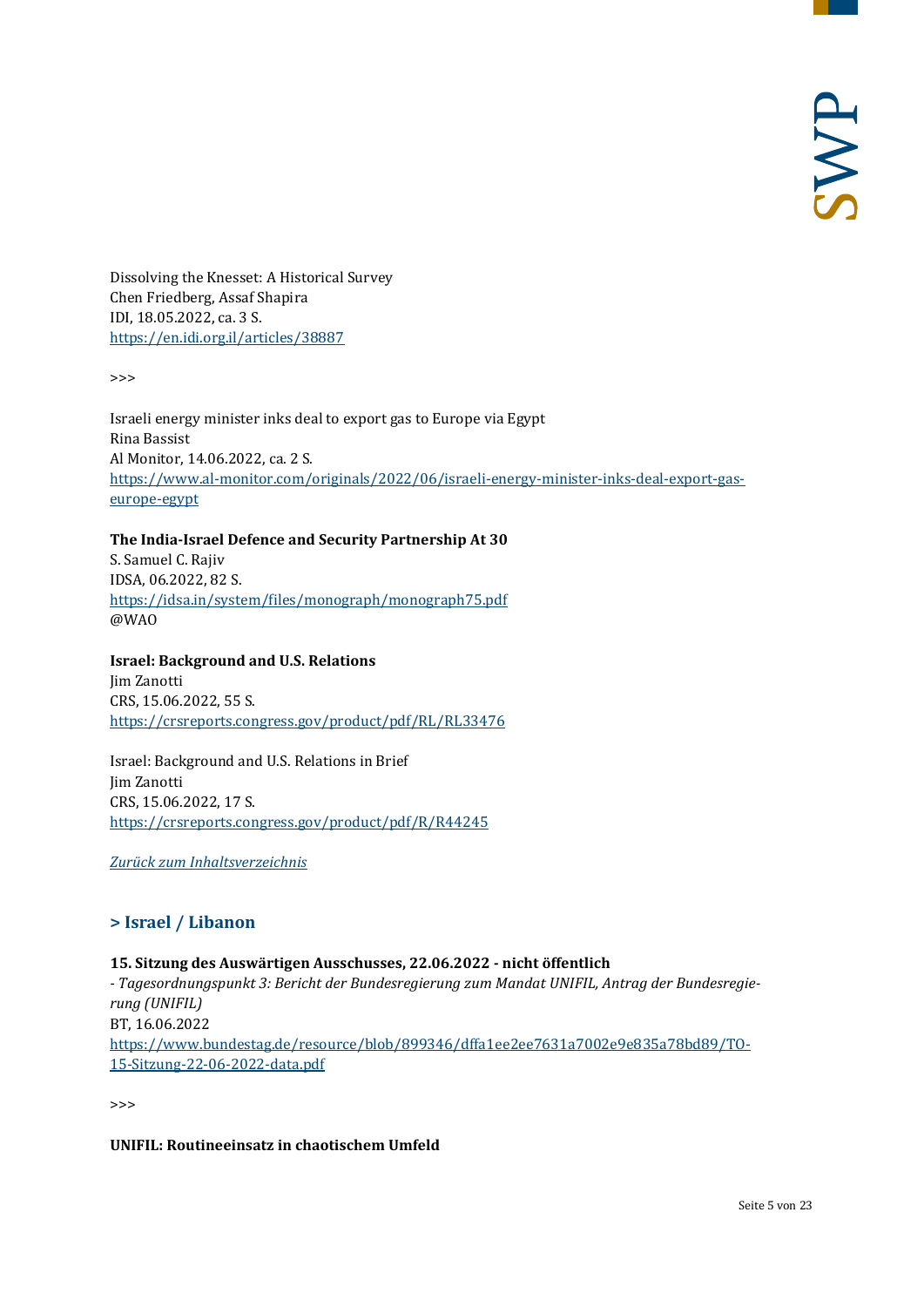Tobias von Gienanth ZIF kompakt, 01.06.2022, 2 S. [https://www.zif-berlin.org/sites/zif-berlin.org/files/2022-06/ZIF-kompakt\\_UNIFIL\\_Mai\\_2022.pdf](https://www.zif-berlin.org/sites/zif-berlin.org/files/2022-06/ZIF-kompakt_UNIFIL_Mai_2022.pdf)

**Lebanon-Israel maritime border dispute picks up again** Nicholas Blanford Atlantic Council, 16.06.2022, ca. 2 S. + Links [https://www.atlanticcouncil.org/blogs/menasource/lebanon-israel-maritime-border-dispute](https://www.atlanticcouncil.org/blogs/menasource/lebanon-israel-maritime-border-dispute-picks-up-again/)[picks-up-again/](https://www.atlanticcouncil.org/blogs/menasource/lebanon-israel-maritime-border-dispute-picks-up-again/)

<span id="page-5-0"></span>*[Zurück zum Inhaltsverzeichnis](#page-0-0)*

#### **> Libanon**

Socio-economic meltdown leaves Lebanese 'hanging on by a thread' UN, 16.06.2022, ca. 2 S. + Links <https://news.un.org/en/story/2022/06/1120582>

>>>

After Lebanese Elections: Another loss for Iran? Will Electoral Defeats in Lebanon and Iraq truly harm Iranian regional interests? Mehmet Alaca Al Sharq Strategic Research, 17.06.2022, ca. 2 S. <https://research.sharqforum.org/2022/06/17/after-lebanese-elections/>

A Collapsing Society: The Urgency of a Social Protection Floor Georgia Dagher, Sami Zoughaib The Policy Initiative, 16.06.2022, ca. 2 S. [https://www.thepolicyinitiative.org/article/details/166/a-collapsing-society-the-urgency-of-a](https://www.thepolicyinitiative.org/article/details/166/a-collapsing-society-the-urgency-of-a-social-protection-floor)[social-protection-floor](https://www.thepolicyinitiative.org/article/details/166/a-collapsing-society-the-urgency-of-a-social-protection-floor)

Liban. Les sciences sociales, miroir de la fragmentation de la société Élisabeth Longuenesse Orient XXI, 17.06.2022, ca. 3 S. [https://orientxxi.info/lu-vu-entendu/liban-les-sciences-sociales-miroir-de-la-fragmentation-de-la](https://orientxxi.info/lu-vu-entendu/liban-les-sciences-sociales-miroir-de-la-fragmentation-de-la-societe,5695)[societe,5695](https://orientxxi.info/lu-vu-entendu/liban-les-sciences-sociales-miroir-de-la-fragmentation-de-la-societe,5695)

Reconsidering Resilience: The EU and Premature Refugee Returns in Lebanon Tamirace Fakhoury, Nora Stel LCPS, 16.06.2022, ca. 2 S. [https://www.lcps-lebanon.org/articles/details/4694/reconsidering-resilience-the-eu-and-prema](https://www.lcps-lebanon.org/articles/details/4694/reconsidering-resilience-the-eu-and-premature-refugee-returns-in-lebanon)[ture-refugee-returns-in-lebanon](https://www.lcps-lebanon.org/articles/details/4694/reconsidering-resilience-the-eu-and-premature-refugee-returns-in-lebanon)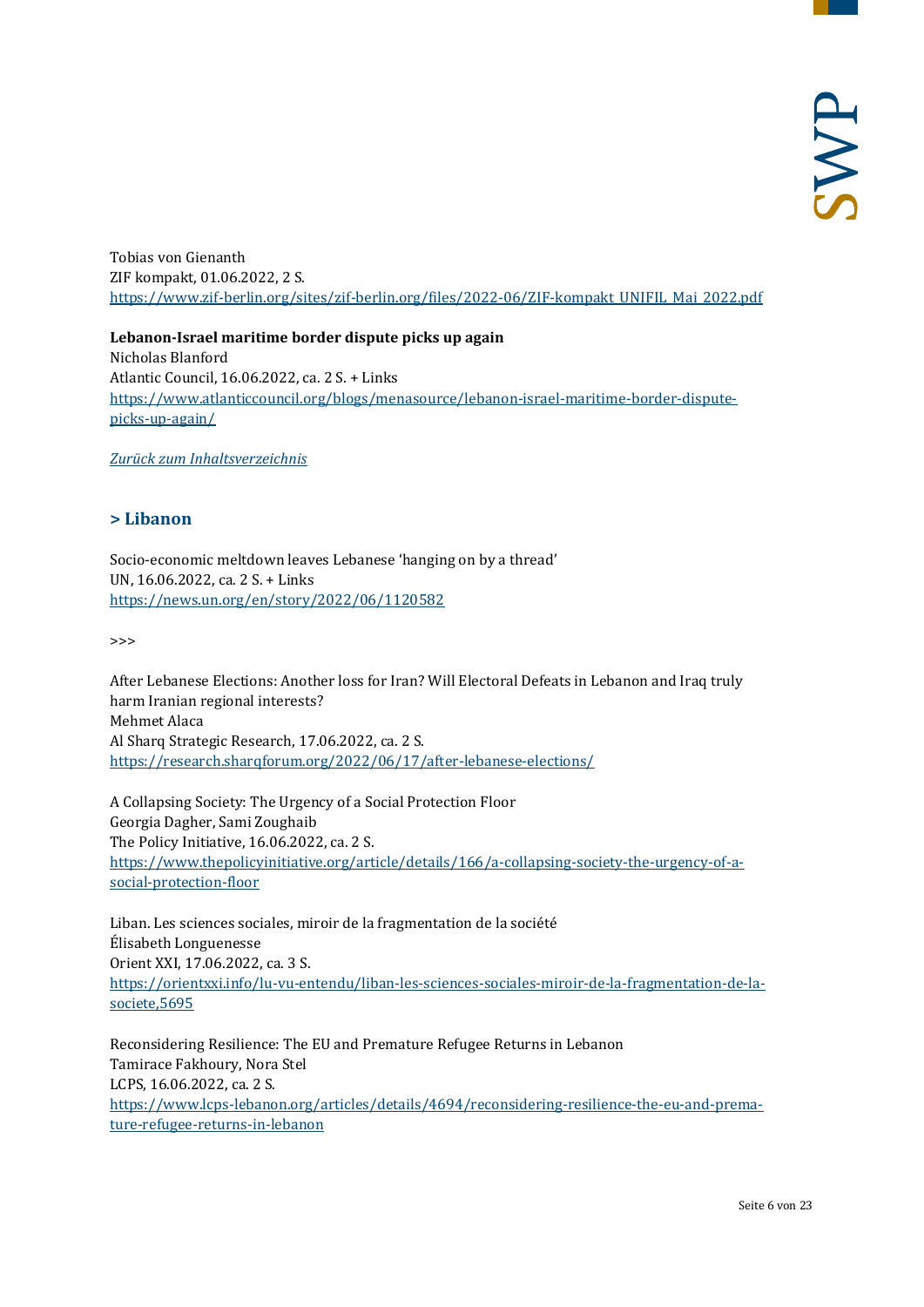#### **SUSTAINABLE TRANSFORMATION OF LEBANON'S ENERGY SYSTEM - Development of a Phase Model** Sibel Raquel Ersoy, Julia Terrapon-Pfaff, Marc Ayoub, Rawan Akkouch

FES, 10.2021, 48 S. <http://library.fes.de/pdf-files/bueros/beirut/19294.pdf>

**Impacting policies: Waste management and advocacy in Lebanon** Samar Khalil ARI, 06.2022, 36 S. [https://s3.eu-central-1.amazonaws.com/storage.arab-reform.net/ari/2022/06/15174653/2022-](https://s3.eu-central-1.amazonaws.com/storage.arab-reform.net/ari/2022/06/15174653/2022-06-16-EN-Impacting-Policies-Waste-Management-and-Advocacy-in-Lebanon.pdf) [06-16-EN-Impacting-Policies-Waste-Management-and-Advocacy-in-Lebanon.pdf](https://s3.eu-central-1.amazonaws.com/storage.arab-reform.net/ari/2022/06/15174653/2022-06-16-EN-Impacting-Policies-Waste-Management-and-Advocacy-in-Lebanon.pdf)

<span id="page-6-0"></span>*[Zurück zum Inhaltsverzeichnis](#page-0-0)*

# **> Syrien**

Syrian jihadi leader courts Druze community in Idlib Mohammed Hardan "The leader of Hayat Tahrir al-Sham, Abu Mohammed al-Golani, continues to market himself as a moderate leader. ..." Al Monitor, 17.06.2022, ca. 2 S. [https://www.al-monitor.com/originals/2022/06/syrian-jihadi-leader-courts-druze-community](https://www.al-monitor.com/originals/2022/06/syrian-jihadi-leader-courts-druze-community-idlib)[idlib](https://www.al-monitor.com/originals/2022/06/syrian-jihadi-leader-courts-druze-community-idlib)

Senior Islamic State leader detained in US raid in Syria Jared Szuba Al Monitor, 16.06.2022, ca. 2 S. [https://www.al-monitor.com/originals/2022/06/senior-islamic-state-leader-detained-us-raid](https://www.al-monitor.com/originals/2022/06/senior-islamic-state-leader-detained-us-raid-syria)[syria](https://www.al-monitor.com/originals/2022/06/senior-islamic-state-leader-detained-us-raid-syria)

#### **The Ukraine Crisis Further Complicates Foreign Intervention in Syria**

Gregory Aftandilian ACW, 15.06.2022, ca. 3 S. [https://arabcenterdc.org/resource/the-ukraine-crisis-further-complicates-foreign-intervention](https://arabcenterdc.org/resource/the-ukraine-crisis-further-complicates-foreign-intervention-in-syria/)[in-syria/](https://arabcenterdc.org/resource/the-ukraine-crisis-further-complicates-foreign-intervention-in-syria/)

#### **A New Turkish-Syrian Military Operation in Syria: Navigating Other Stakeholders**

Ömer Özkizilcik Al Sharq Strategic Research, 16.06.2022, 12 S. <https://research.sharqforum.org/download/33340/>

>>>

#### **Transitional Justice in Syria - Practical Solutions**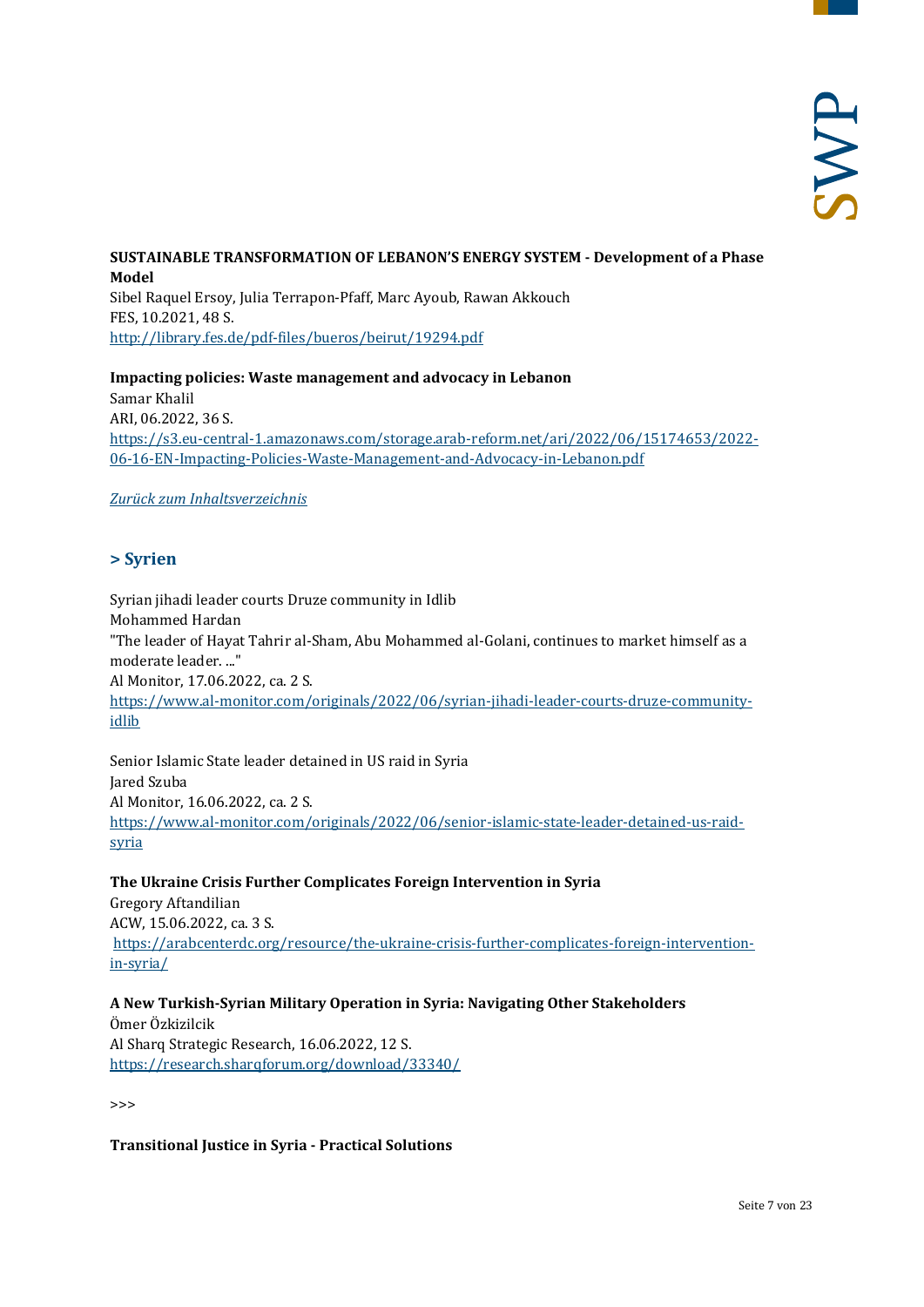FES/Syrian Center for Media and Freedom of Expression (SCM), 2022, 60 S. <http://library.fes.de/pdf-files/bueros/beirut/19213.pdf>

<span id="page-7-0"></span>*[Zurück zum Inhaltsverzeichnis](#page-0-0)*

#### **> Irak**

**Online Panel Discussion: Iraq - Between Political Impasse and Regional Competition** Dlawer Ala'Aldeen, Maria Fantappie, Lahib Hige, Andrea Plebani ISPI, 22.06.2022, 04:00 PM in Rom *Übersicht und Registrierung:* <https://med.ispionline.it/agenda/iraq-between-political-impasse-and-regional-competition/>

After Lebanese Elections: Another loss for Iran? Will Electoral Defeats in Lebanon and Iraq truly harm Iranian regional interests? Mehmet Alaca Al Sharq Strategic Research, 17.06.2022, ca. 2 S. <https://research.sharqforum.org/2022/06/17/after-lebanese-elections/>

Sadr withdrawal from Iraqi parliament challenges Shiite rivals Al Monitor, 13.06.2022, ca. 2 S. [https://www.al-monitor.com/originals/2022/06/sadr-withdrawal-iraqi-parliament-challenges](https://www.al-monitor.com/originals/2022/06/sadr-withdrawal-iraqi-parliament-challenges-shiite-rivals)[shiite-rivals](https://www.al-monitor.com/originals/2022/06/sadr-withdrawal-iraqi-parliament-challenges-shiite-rivals)

**From parliament to street: Iraq's emerging politics of domination** Hamzeh Hadad ECFR, 16.06.2022, ca. 2 S. <https://ecfr.eu/article/from-parliament-to-street-iraqs-emerging-politics-of-domination/>

Dictatorship Redux? Iraq's Freedom of Speech Under Threat Mohanad Adnan Fikra Forum, 15.06.2022, ca. 2 S. [https://www.washingtoninstitute.org/policy-analysis/dictatorship-redux-iraqs-freedom-speech](https://www.washingtoninstitute.org/policy-analysis/dictatorship-redux-iraqs-freedom-speech-under-threat)[under-threat](https://www.washingtoninstitute.org/policy-analysis/dictatorship-redux-iraqs-freedom-speech-under-threat)

>>>

**Iraq Economic Monitor, Spring 2022 : Harnessing the Oil Windfall for Sustainable Growth** The World Bank, 06.2022, 54 S. <http://hdl.handle.net/10986/37565>

**Economic Diversification and Energy Transition in Iraq and the Gulf** - A CONFERENCE REPORT BY THE MIDDLE EAST INSTITUTE AND IRAQ POLICY GROUP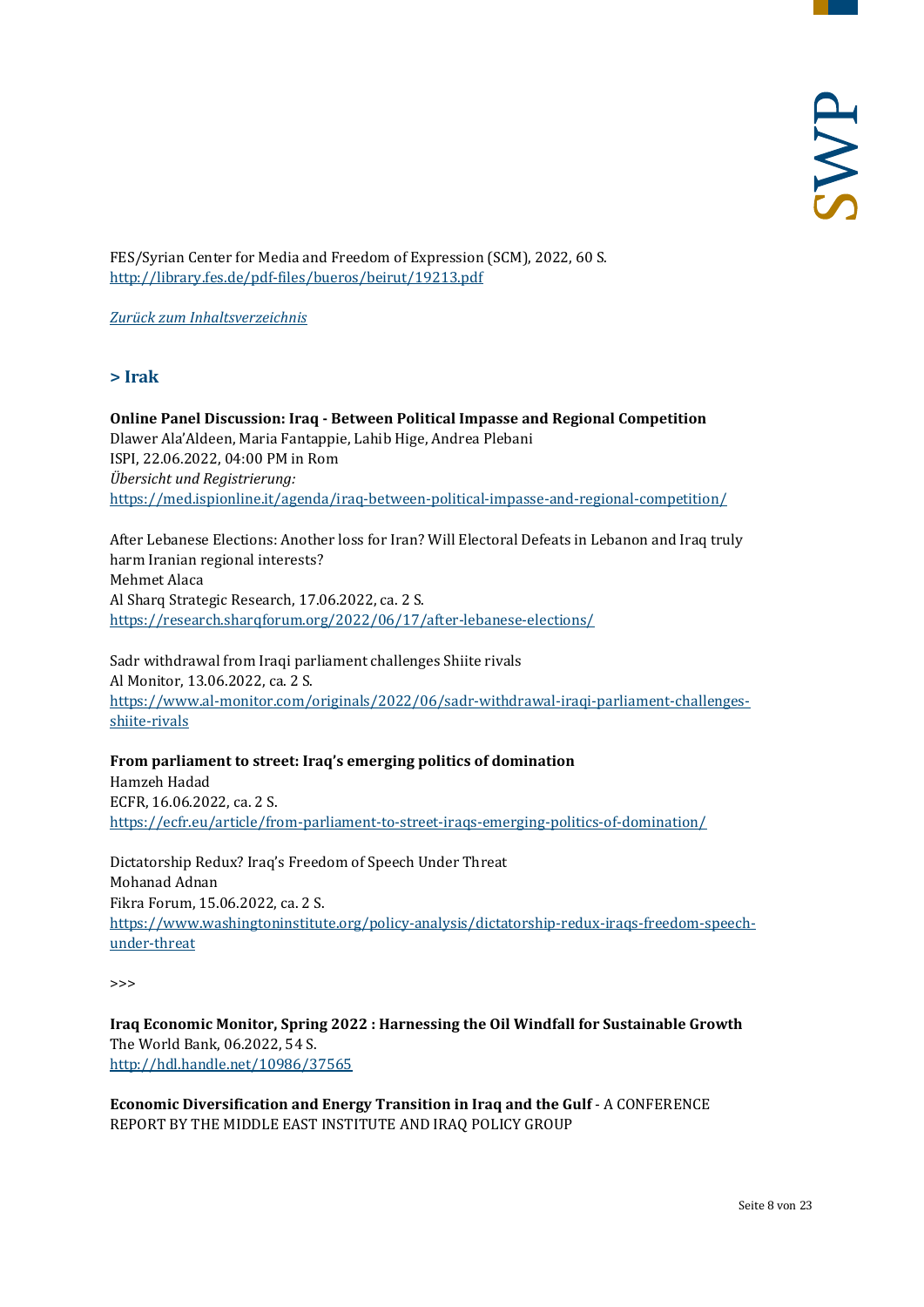Karen E. Young, Ranj Alaaldin, Howard J. Shatz, Aisha Al-Sarihi, Matthew M. Zais, Salam Jabbar Shahab, Mahab Madani, Yerevan Saeed MEI, 06.2022, 34 S. [https://www.mei.edu/sites/default/files/2022-06/Economic%20Diversifica](https://www.mei.edu/sites/default/files/2022-06/Economic%20Diversification%20and%20Energy%20Transition%20in%20Iraq%20and%20the%20Gulf.pdf)[tion%20and%20Energy%20Transition%20in%20Iraq%20and%20the%20Gulf.pdf](https://www.mei.edu/sites/default/files/2022-06/Economic%20Diversification%20and%20Energy%20Transition%20in%20Iraq%20and%20the%20Gulf.pdf) @WAO

<span id="page-8-0"></span>*[Zurück zum Inhaltsverzeichnis](#page-0-0)*

#### **> Jordanien**

Jordan's Women in the Ranks Alia Brahimi "The country's armed forces are removing restrictions on female participation in operations, but obstacles remain. ..." Diwan, 16.06.2022, ca. 2 S. <https://carnegie-mec.org/diwan/87338>

<span id="page-8-1"></span>*[Zurück zum Inhaltsverzeichnis](#page-0-0)*

# **> Golfstaaten / GKR**

**Economic Diversification and Energy Transition in Iraq and the Gulf** - A CONFERENCE REPORT BY THE MIDDLE EAST INSTITUTE AND IRAQ POLICY GROUP Karen E. Young, Ranj Alaaldin, Howard J. Shatz, Aisha Al-Sarihi, Matthew M. Zais, Salam Jabbar Shahab, Mahab Madani, Yerevan Saeed MEI, 06.2022, 34 S. [https://www.mei.edu/sites/default/files/2022-06/Economic%20Diversifica](https://www.mei.edu/sites/default/files/2022-06/Economic%20Diversification%20and%20Energy%20Transition%20in%20Iraq%20and%20the%20Gulf.pdf)[tion%20and%20Energy%20Transition%20in%20Iraq%20and%20the%20Gulf.pdf](https://www.mei.edu/sites/default/files/2022-06/Economic%20Diversification%20and%20Energy%20Transition%20in%20Iraq%20and%20the%20Gulf.pdf) @WAO

<span id="page-8-2"></span>*[Zurück zum Inhaltsverzeichnis](#page-0-0)*

#### **> Bahrain**

Bahrain: Introductory country profile UK Commons Library, 30.05.2022, 15 S. <https://researchbriefings.files.parliament.uk/documents/CBP-9531/CBP-9531.pdf>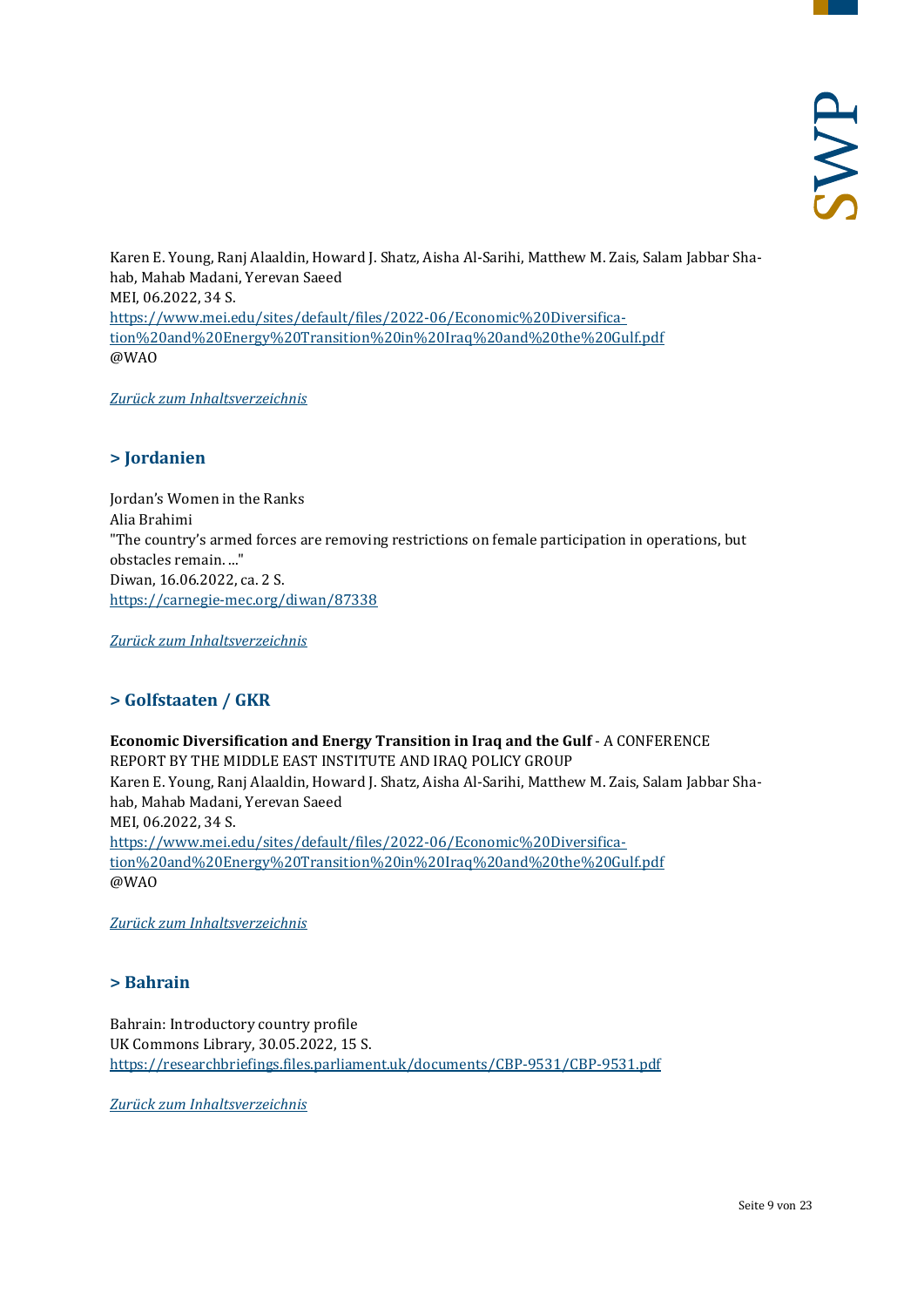# <span id="page-9-0"></span>**> Saudi-Arabien**

#### **"Jamal Khashoggi" Way Street Sign Memorializing Murder of Saudi Journalist Unveiled in Front of the Saudi Embassy in Washington, D.C.**

DAWN, 15.06.2022, ca. 2 S.

[https://dawnmena.org/jamal-khashoggi-way-street-sign-memorializing-murder-of-saudi-journal](https://dawnmena.org/jamal-khashoggi-way-street-sign-memorializing-murder-of-saudi-journalist-unveiled-in-front-of-the-saudi-embassy-in-washington-d-c/)[ist-unveiled-in-front-of-the-saudi-embassy-in-washington-d-c/](https://dawnmena.org/jamal-khashoggi-way-street-sign-memorializing-murder-of-saudi-journalist-unveiled-in-front-of-the-saudi-embassy-in-washington-d-c/)

## **Joint Statement: Civil Society Organizations Urge UN Member States to Take Council Action on Saudi Arabia in View of Continued Serious Human Rights Abuses**

HRW etc., 16.06.2022, ca. 2 S.

[https://www.hrw.org/news/2022/06/16/joint-statement-civil-society-organizations-urge-un](https://www.hrw.org/news/2022/06/16/joint-statement-civil-society-organizations-urge-un-member-states-take-council)[member-states-take-council](https://www.hrw.org/news/2022/06/16/joint-statement-civil-society-organizations-urge-un-member-states-take-council)

 $\rightarrow$ 

A month out, the spin begins on expectations of Biden's Saudi Arabia trip Simon Henderson "Despite the recent emphasis on Washington's "oil vs. human rights" dilemma, the visit's greatest impact may wind up falling in the Arab-Israel arena. ..." The Hill, 15.06.2022, ca. 2 S. [https://thehill.com/opinion/white-house/3524301-a-month-out-the-spin-begins-on-expectations](https://thehill.com/opinion/white-house/3524301-a-month-out-the-spin-begins-on-expectations-of-bidens-saudi-arabia-trip/)[of-bidens-saudi-arabia-trip/](https://thehill.com/opinion/white-house/3524301-a-month-out-the-spin-begins-on-expectations-of-bidens-saudi-arabia-trip/)

The Keys to the Kingdom - The Time is Ripe to Reset U.S.-Saudi Relations Richard Haass CFR, 14.06.2022, ca. 2 S. <https://www.cfr.org/article/keys-kingdom>

>>>

#### **Bridging the Cost Gap: Three Labor Policies to Close the Wage Gap Between Saudi and Foreign Labor**

Meshal Alkhowaiter MEI, 06.2022, 16 S. [https://www.mei.edu/sites/default/files/2022-06/Bridging%20the%20Cost%20Gap%20-](https://www.mei.edu/sites/default/files/2022-06/Bridging%20the%20Cost%20Gap%20-%20Three%20Labor%20Policies%20to%20Close%20the%20Wage%20Gap%20between%20Saudi%20and%20Foreign%20Labor.pdf) [%20Three%20Labor%20Poli](https://www.mei.edu/sites/default/files/2022-06/Bridging%20the%20Cost%20Gap%20-%20Three%20Labor%20Policies%20to%20Close%20the%20Wage%20Gap%20between%20Saudi%20and%20Foreign%20Labor.pdf)[cies%20to%20Close%20the%20Wage%20Gap%20between%20Saudi%20and%20Foreign%20La](https://www.mei.edu/sites/default/files/2022-06/Bridging%20the%20Cost%20Gap%20-%20Three%20Labor%20Policies%20to%20Close%20the%20Wage%20Gap%20between%20Saudi%20and%20Foreign%20Labor.pdf)[bor.pdf](https://www.mei.edu/sites/default/files/2022-06/Bridging%20the%20Cost%20Gap%20-%20Three%20Labor%20Policies%20to%20Close%20the%20Wage%20Gap%20between%20Saudi%20and%20Foreign%20Labor.pdf)

>>>

*Buchhinweis:* **Mohammed bin Salman: The Icarus of Saudi Arabia?** David B. Ottaway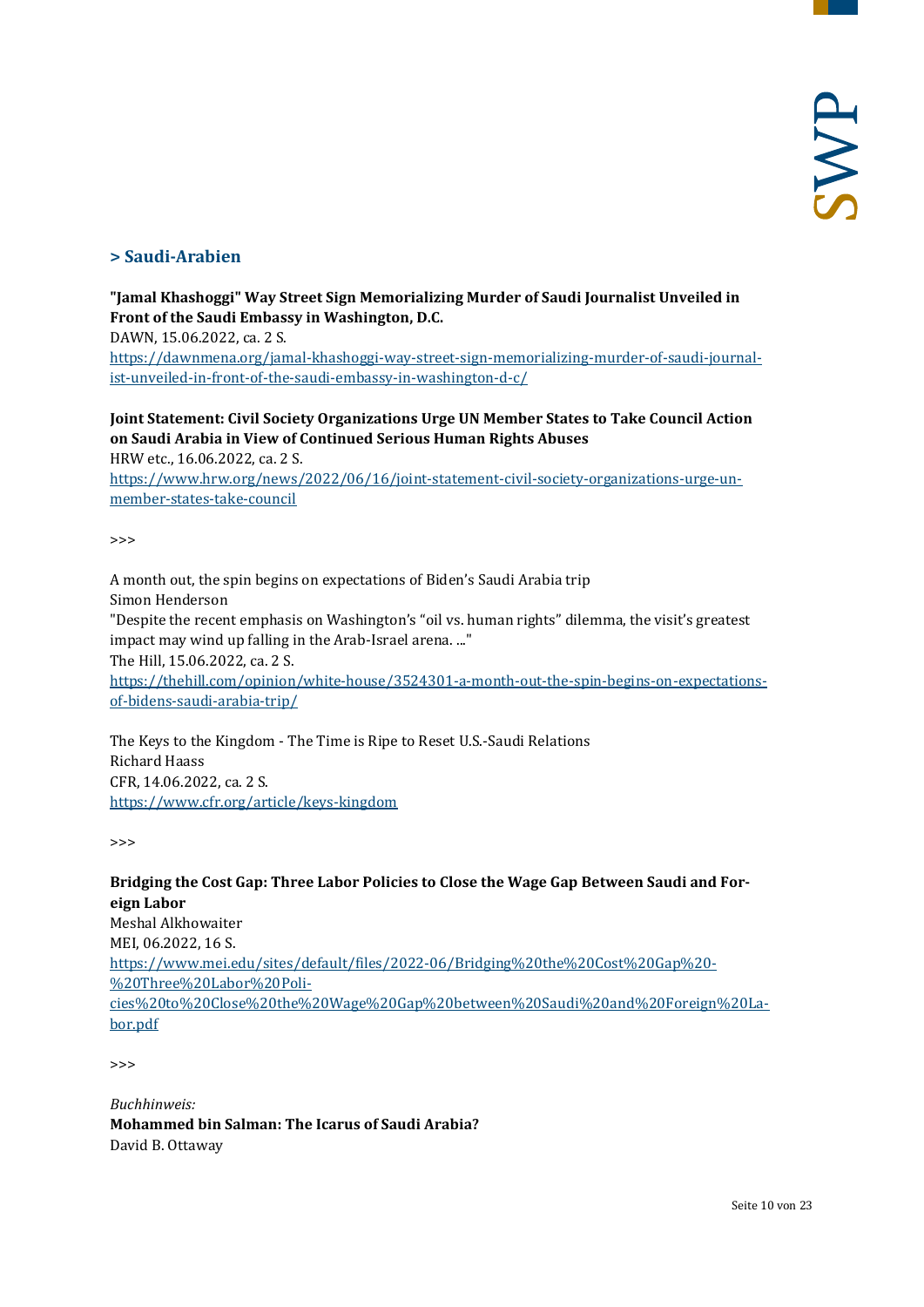Lynne Reinner, 2021, 232 S. *Übersicht und Bestellung:* [https://www.rienner.com/title/Mohammed\\_bin\\_Salman\\_The\\_Icarus\\_of\\_Saudi\\_Arabia](https://www.rienner.com/title/Mohammed_bin_Salman_The_Icarus_of_Saudi_Arabia) *Kurzbesprechung:* [https://www.foreignaffairs.com/reviews/capsule-review/2022-04-19/mohammed-bin-salman](https://www.foreignaffairs.com/reviews/capsule-review/2022-04-19/mohammed-bin-salman-icarus-saudi-arabia)[icarus-saudi-arabia](https://www.foreignaffairs.com/reviews/capsule-review/2022-04-19/mohammed-bin-salman-icarus-saudi-arabia)

<span id="page-10-0"></span>*[Zurück zum Inhaltsverzeichnis](#page-0-0)*

#### **> Jemen**

**Extending Yemen's Truce Has Resulted in Improved Humanitarian Conditions, Reduced Civilian Casualties, Special Envoy Tells Security Council** UNSC, 14.06.2022, ca. 3 S. <https://www.un.org/press/en/2022/sc14931.doc.htm>

## **Yemen: State and DOD Need Better Information on Civilian Impacts of U.S. Military Support to Saudi Arabia and the United Arab Emirates**

US-GAO, 06.2022, 75 S. <https://www.gao.gov/assets/gao-22-105988.pdf> *Kurzinformation:* <https://www.gao.gov/products/gao-22-105988>

>>>

Egypt fears for Red Sea security as Yemen cease-fire teeters

Mohamed Saied

"Egyptian President Abdel Fattah al-Sisi received Yemeni Presidential Leadership Council President Rashad al-Alimi as part of his first foreign tour since his inauguration, amid efforts to consolidate the cease-fire and reach a solution that ends the crisis in the war-torn country. ..." Al Monitor, 16.06.2022, ca. 2 S.

[https://www.al-monitor.com/originals/2022/06/egypt-fears-red-sea-security-yemen-cease-fire](https://www.al-monitor.com/originals/2022/06/egypt-fears-red-sea-security-yemen-cease-fire-teeters)[teeters](https://www.al-monitor.com/originals/2022/06/egypt-fears-red-sea-security-yemen-cease-fire-teeters)

SUSTAINABLE TRANSFORMATION OF YEMEN'S ENERGY SYSTEM - Development of a Phase Model Sibel Raquel Ersoy, Julia Terrapon-Pfaff, Marwan Dhamrin and Abdulrahman Baboraik FES, 05.2022, 41 S.

<http://library.fes.de/pdf-files/bueros/jemen/19245.pdf>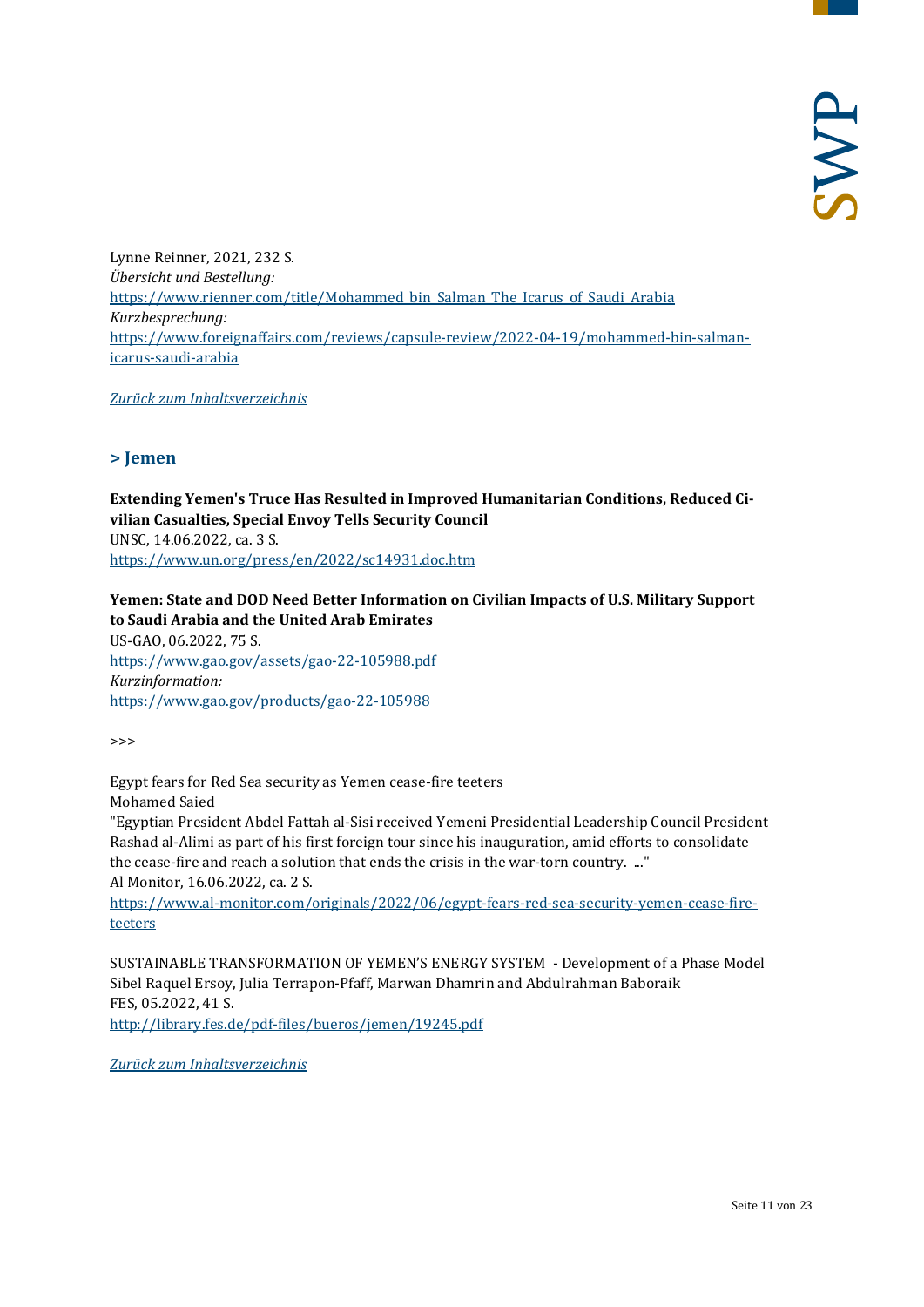#### <span id="page-11-0"></span>**> Iran**

Iran: UN experts alarmed by civil society crackdown UN-OHCHR, 15.06.2022, ca. 2 S. [https://www.ohchr.org/en/press-releases/2022/06/iran-un-experts-alarmed-civil-society](https://www.ohchr.org/en/press-releases/2022/06/iran-un-experts-alarmed-civil-society-crackdown)[crackdown](https://www.ohchr.org/en/press-releases/2022/06/iran-un-experts-alarmed-civil-society-crackdown)

Targeting a Sanctions Evasion Network Supporting Iranian Petrochemical Sales - Press Statement Antony J. Blinken US DoS, 16.06.2022 [https://www.state.gov/targeting-a-sanctions-evasion-network-supporting-iranian-petrochemical](https://www.state.gov/targeting-a-sanctions-evasion-network-supporting-iranian-petrochemical-sales/)[sales/](https://www.state.gov/targeting-a-sanctions-evasion-network-supporting-iranian-petrochemical-sales/) *Weitere Informationen:* <https://home.treasury.gov/news/press-releases/jy0819>

 $\rightarrow$ 

Iran sanctions could tighten if nuclear talks fade, Biden admin officials tell senators Andrew Desiderio Politico, 15.06.2022, ca. 2 S. <https://www.politico.com/news/2022/06/15/iran-sanctions-nuclear-deal-00039975>

#### **The Iranian Nuclear Program Advances, with only a Slim Chance of Restoring Nuclear Agreemen**t

Sima Shine, Ephraim Asculai INSS, 16.06.2022, 5 S. <https://www.inss.org.il/wp-content/uploads/2022/06/No.-1609-1.pdf>

**Updated Highlights of Comprehensive Survey of Iran's Advanced Centrifuges - June 2022** David Albright, Sarah Burkhard, and Spencer Faragasso ISIS, 13.06.2022, 14 S. [https://isis-online.org/uploads/isis-reports/documents/Updated\\_Highlights\\_of\\_Comprehen](https://isis-online.org/uploads/isis-reports/documents/Updated_Highlights_of_Comprehensive_Survey_of_Iran_June_2022_Final.pdf)sive Survey of Iran June 2022 Final.pdf

>>>

Canada-Iran soccer row highlights the ongoing fight over Flight 752 Hasti Aryana Rostami MEI, 16.06.2022, ca. 2 S. [https://www.mei.edu/publications/canada-iran-soccer-row-highlights-ongoing-fight-over-flight-](https://www.mei.edu/publications/canada-iran-soccer-row-highlights-ongoing-fight-over-flight-752)[752](https://www.mei.edu/publications/canada-iran-soccer-row-highlights-ongoing-fight-over-flight-752)

**After Lebanese Elections: Another loss for Iran? Will Electoral Defeats in Lebanon and Iraq truly harm Iranian regional interests?** Mehmet Alaca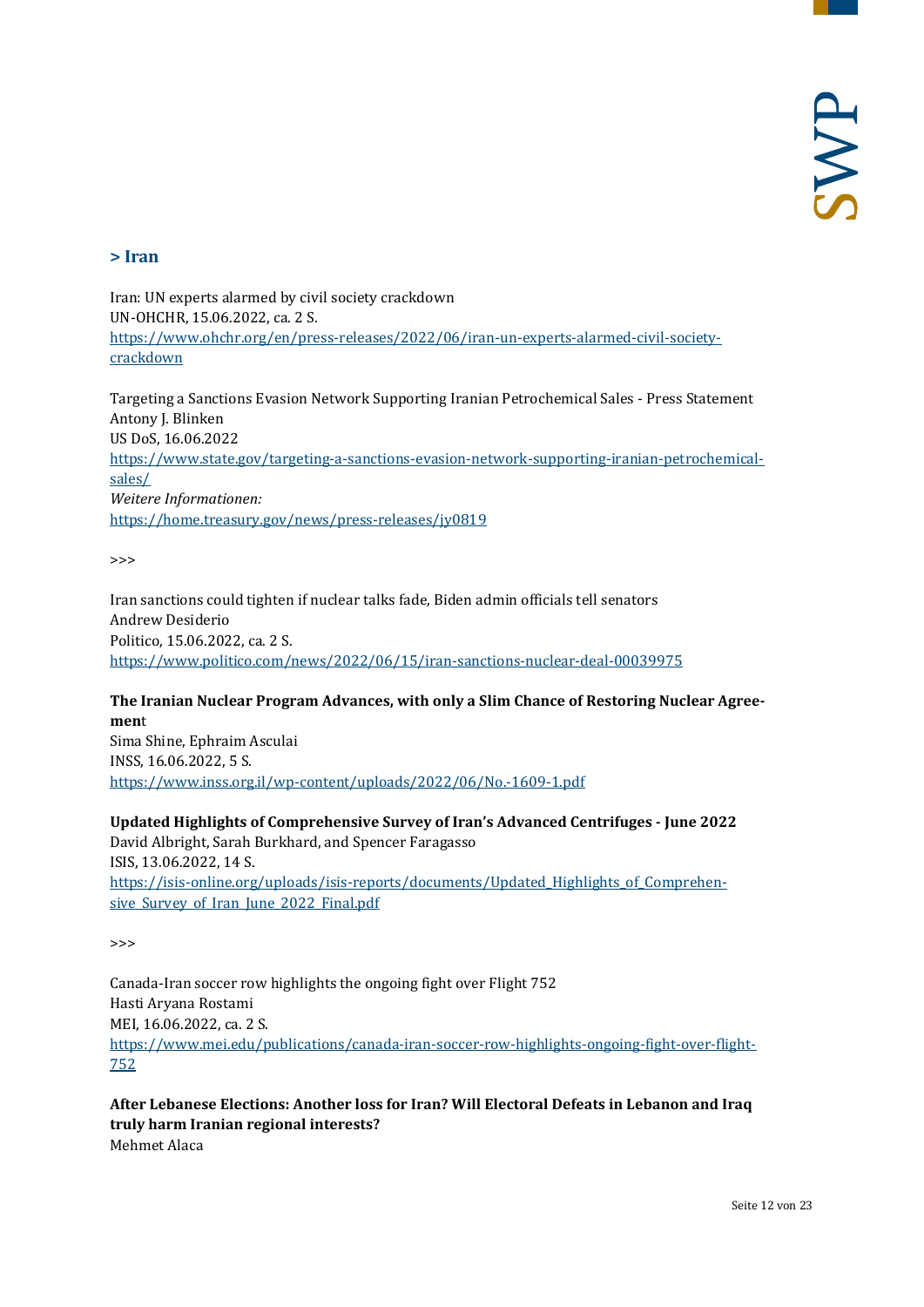Al Sharq Strategic Research, 17.06.2022, ca. 2 S. <https://research.sharqforum.org/2022/06/17/after-lebanese-elections/>

Will Russia Complete Iran's Rasht–Astara Railway? Vali Kaleji Eurasia Daily Monitor, 16.05.2022, ca. 2 S. <https://jamestown.org/program/will-russia-complete-irans-rasht-astara-railway/>

>>>

Iran's labor minister resigns as economic protests grow Al Monitor, 14.06.2022, ca. 2 S. [https://www.al-monitor.com/originals/2022/06/irans-labor-minister-resigns-economic-protests](https://www.al-monitor.com/originals/2022/06/irans-labor-minister-resigns-economic-protests-grow)[grow](https://www.al-monitor.com/originals/2022/06/irans-labor-minister-resigns-economic-protests-grow)

<span id="page-12-0"></span>*[Zurück zum Inhaltsverzeichnis](#page-0-0)*

# **> Nordafrika / Maghreb**

#### **Food and Energy: How Domestic Concerns Shape North African Approaches to Russia**

Oussama Boudhrioua Fikra Forum, 15.06.2022, ca. 2 S. [https://www.washingtoninstitute.org/policy-analysis/food-and-energy-how-domestic-concerns](https://www.washingtoninstitute.org/policy-analysis/food-and-energy-how-domestic-concerns-shape-north-african-approaches-russia)[shape-north-african-approaches-russia](https://www.washingtoninstitute.org/policy-analysis/food-and-energy-how-domestic-concerns-shape-north-african-approaches-russia)

#### **Is the bowl bare? – the cost of under-development**

Shana Cohen In: The Journal of North African Studies, Volume 27, Issue 3, (05.2022), S. 433-440. Abstract und Download für SWP: <https://doi.org/10.1080/13629387.2022.2066774>

<span id="page-12-1"></span>*[Zurück zum Inhaltsverzeichnis](#page-0-0)*

# **> Ägypten**

**EU-Egypt Association Council, 19 June 2022 - Agenda highlights** EU, 17.06.2022, 1 S. <https://www.consilium.europa.eu/en/meetings/international-ministerial-meetings/2022/06/19/>

**EU-Egypt Joint Statement on Climate, Energy and Green Transition** EU, 15.06.2022, ca. 2 S. [https://ec.europa.eu/commission/presscorner/detail/en/statement\\_22\\_3703](https://ec.europa.eu/commission/presscorner/detail/en/statement_22_3703)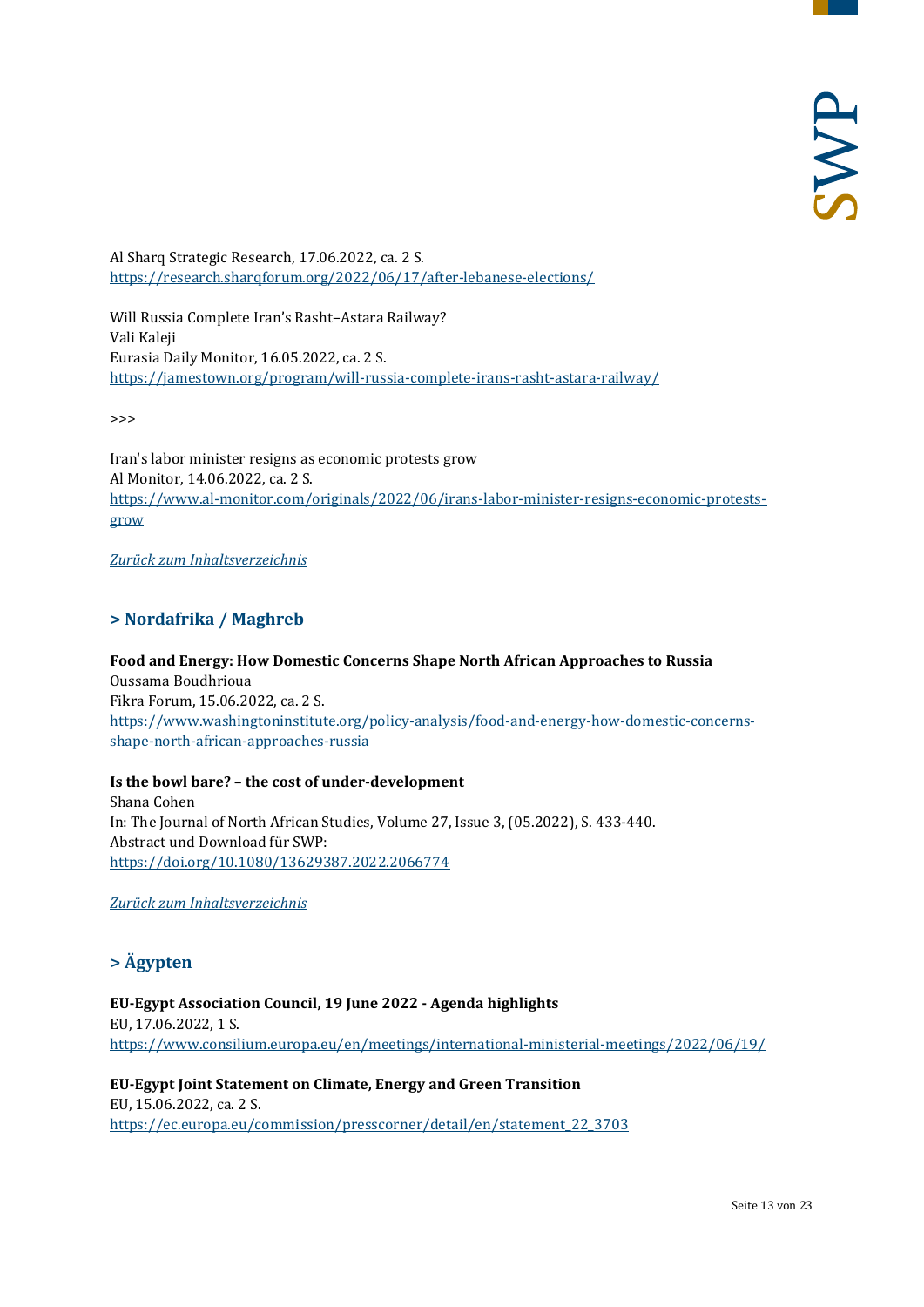EU and Egypt step up cooperation on climate, energy and the green transition EU, 15.06.2022, ca. 2 S. [https://ec.europa.eu/commission/presscorner/detail/en/ip\\_22\\_3662](https://ec.europa.eu/commission/presscorner/detail/en/ip_22_3662)

#### **EU Egypt Israel Memorandum of Understanding**

("MEMORANDUM OF UNDERSTANDING ON COOPERATION RELATED TO TRADE, TRANSPORT, AND EXPORT OF NATURAL GAS TO THE EUROPEAN UNION BETWEEN THE ARAB REPUBLIC OF EGYPT REPRESENTED BY THE MINISTRY OF PETROLEUM AND MINERAL RESOURCES THE STATE OF ISRAEL REPRESENTED BY THE MINISTRY OF ENERGY THE EUROPEAN UNION REPRESENTED BY THE EUROPEAN COMMISSION") EU, 15.06.2022, 6 S. [https://energy.ec.europa.eu/document/download/7e2783c8-5f94-4554-be5d-](https://energy.ec.europa.eu/document/download/7e2783c8-5f94-4554-be5d-826369d79361_en?filename=MoU%20EU-EG-IL_consolidated_FINAL_v0.1.pdf)[826369d79361\\_en?filename=MoU%20EU-EG-IL\\_consolidated\\_FINAL\\_v0.1.pdf](https://energy.ec.europa.eu/document/download/7e2783c8-5f94-4554-be5d-826369d79361_en?filename=MoU%20EU-EG-IL_consolidated_FINAL_v0.1.pdf)

Statement by President von der Leyen with Egyptian President El-Sisi EU, 15.06.2022, ca. 2 S. [https://ec.europa.eu/commission/presscorner/detail/en/statement\\_22\\_3713](https://ec.europa.eu/commission/presscorner/detail/en/statement_22_3713)

>>>

#### **European Union: Prioritize Rights in Egypt Meetings - Rights Benchmarks Should Underpin Relations**

HRW, 17.06.2022, ca. 2 S. <https://www.hrw.org/news/2022/06/17/european-union-prioritize-rights-egypt-meetings>

>>>

Israeli energy minister inks deal to export gas to Europe via Egypt Rina Bassist Al Monitor, 14.06.2022, ca. 2 S. [https://www.al-monitor.com/originals/2022/06/israeli-energy-minister-inks-deal-export-gas](https://www.al-monitor.com/originals/2022/06/israeli-energy-minister-inks-deal-export-gas-europe-egypt)[europe-egypt](https://www.al-monitor.com/originals/2022/06/israeli-energy-minister-inks-deal-export-gas-europe-egypt)

Egypt fears for Red Sea security as Yemen cease-fire teeters Mohamed Saied

"Egyptian President Abdel Fattah al-Sisi received Yemeni Presidential Leadership Council President Rashad al-Alimi as part of his first foreign tour since his inauguration, amid efforts to consolidate the cease-fire and reach a solution that ends the crisis in the war-torn country. ..." Al Monitor, 16.06.2022, ca. 2 S.

[https://www.al-monitor.com/originals/2022/06/egypt-fears-red-sea-security-yemen-cease-fire](https://www.al-monitor.com/originals/2022/06/egypt-fears-red-sea-security-yemen-cease-fire-teeters)[teeters](https://www.al-monitor.com/originals/2022/06/egypt-fears-red-sea-security-yemen-cease-fire-teeters)

>>>

**Insurgency in Sinai: Challenges and Prospects**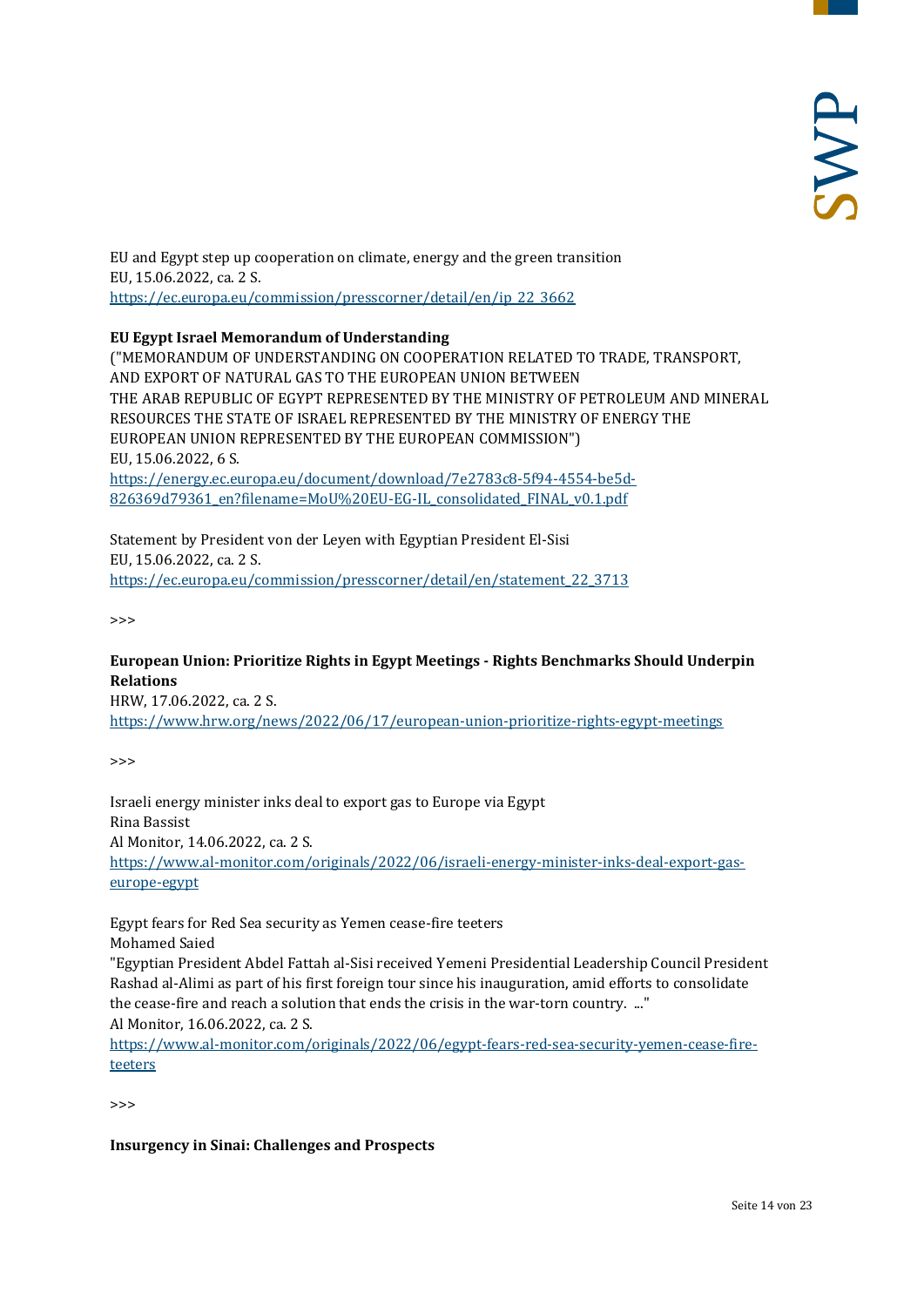Khalil Al-Anani ACW, 10.06.2022, ca. 3 S. <https://arabcenterdc.org/resource/insurgency-in-sinai-challenges-and-prospects/>

<span id="page-14-0"></span>*[Zurück zum Inhaltsverzeichnis](#page-0-0)*

# **> Ägypten / Libyen**

**Wild Libya: narratives of violence on Egypt's Western border** Weston Bland In: The Journal of North African Studies, Volume 27, Issue 3, (05.2022), S. 575-607. *Abstract und Download für SWP:* <https://doi.org/10.1080/13629387.2020.1842737>

<span id="page-14-1"></span>*[Zurück zum Inhaltsverzeichnis](#page-0-0)*

#### **> Libyen**

Joint Letter: Human Rights Organizations Call for Renewal of UN Fact-Finding Mission on Libya HRW etc., 16.06.2022, ca. 2 S. [https://www.hrw.org/news/2022/06/17/joint-letter-human-rights-organizations-call-renewal](https://www.hrw.org/news/2022/06/17/joint-letter-human-rights-organizations-call-renewal-un-fact-finding-mission-libya)[un-fact-finding-mission-libya](https://www.hrw.org/news/2022/06/17/joint-letter-human-rights-organizations-call-renewal-un-fact-finding-mission-libya)

>>>

Groundhog day in Libya Peter Fabricius "Once again, Libya is caught in a debilitating impasse between rival governments in Tripoli and Tobruk. ..." ISSAfrica, 17.06.2022, ca. 2 S. <https://issafrica.org/iss-today/groundhog-day-in-libya>

Journalistes: Tunis, base arrière des médias libyens indépendants Ariane Lavrilleux Orient XXI, 15.06.2022, ca. 3 S. <https://orientxxi.info/magazine/tunis-base-arriere-des-medias-libyens-independants,5689>

<span id="page-14-2"></span>*[Zurück zum Inhaltsverzeichnis](#page-0-0)*

#### **> Tunesien**

#### **Tunisia's National Strike: Turning the Tide?**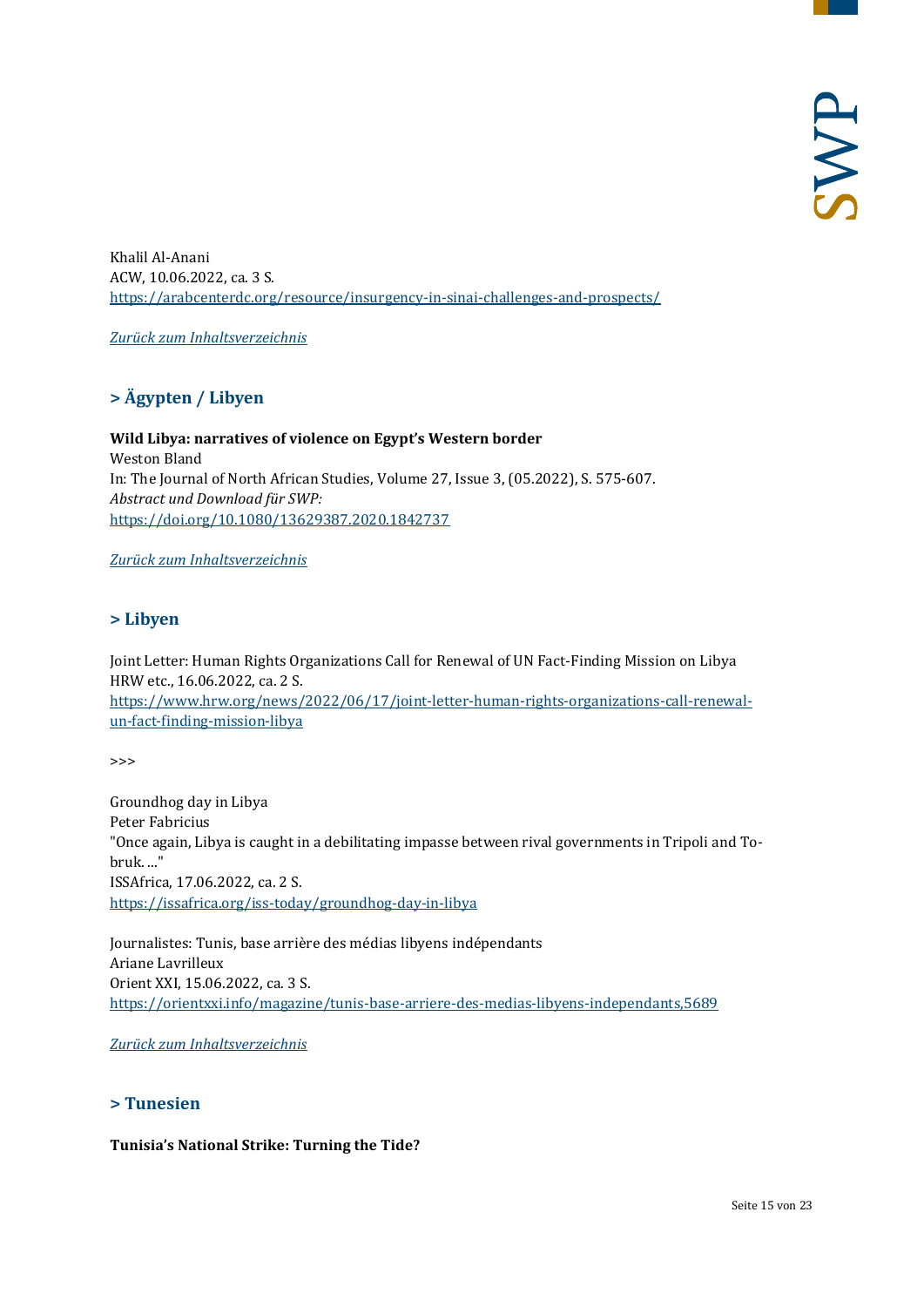Emna Ben Arab, Sarah Yerkes, Aldo Liga, Youssef Cherif, Radwan Masmoudi ISPI, 16.06.2022, ca. 2 S. <https://www.ispionline.it/it/pubblicazione/tunisias-national-strike-turning-tide-35460>

A Widening Chasm Sarah Yerkes "For his misfortune, Tunisia's president finds himself on the opposite side of the powerful Tunisian General Labor Union. ..." Diwan, 16.06.2022, ca. 2 S. <https://carnegie-mec.org/diwan/87346>

Is Tunisia's democracy slipping away? Raed Ben Maaouia African Arguments, 16.06.2022, ca. 2 S. <https://africanarguments.org/2022/06/is-tunisia-democracy-slipping-away/>

#### **No Time to Lose as Tunisia's President Consolidates Authoritarian Turn - Europe Waits, Watches, Misses Opportunities** Isabelle Werenfels SWP Comment 2022/C 41, 16.06.2022, 6 S. <https://bit.ly/SWP22C41> *Dt. Version:* <https://bit.ly/SWP22A35>

#### **Do Arab public opinion support policies of regional powers in MENA? View from Tunisia** Ekrem Karakoç & Mesut Özcan

"... Using a nationally representative original survey conducted in 2014 in Tunisia, this study examines the perceptions of the policies of France, Turkey, and Saudi Arabia towards the Uprisings and the Syrian conflict. ..." In: The Journal of North African Studies, Volume 27, Issue 3, (05.2022), S. 527-552. *Abstract und Download für SWP:* <https://doi.org/10.1080/13629387.2020.1826318>

<span id="page-15-0"></span>*[Zurück zum Inhaltsverzeichnis](#page-0-0)*

# **> Algerien**

ENGAGEMENT DES JEUNES ALGÉRIEN.NES - Entre solidarité et résilience face à la pandémie de la Covid-19 Khadidja Boussaïd, Selim Kharrat, Saida Machat FES, 03.2022, 53 S. <http://library.fes.de/pdf-files/bueros/algerien/19215.pdf>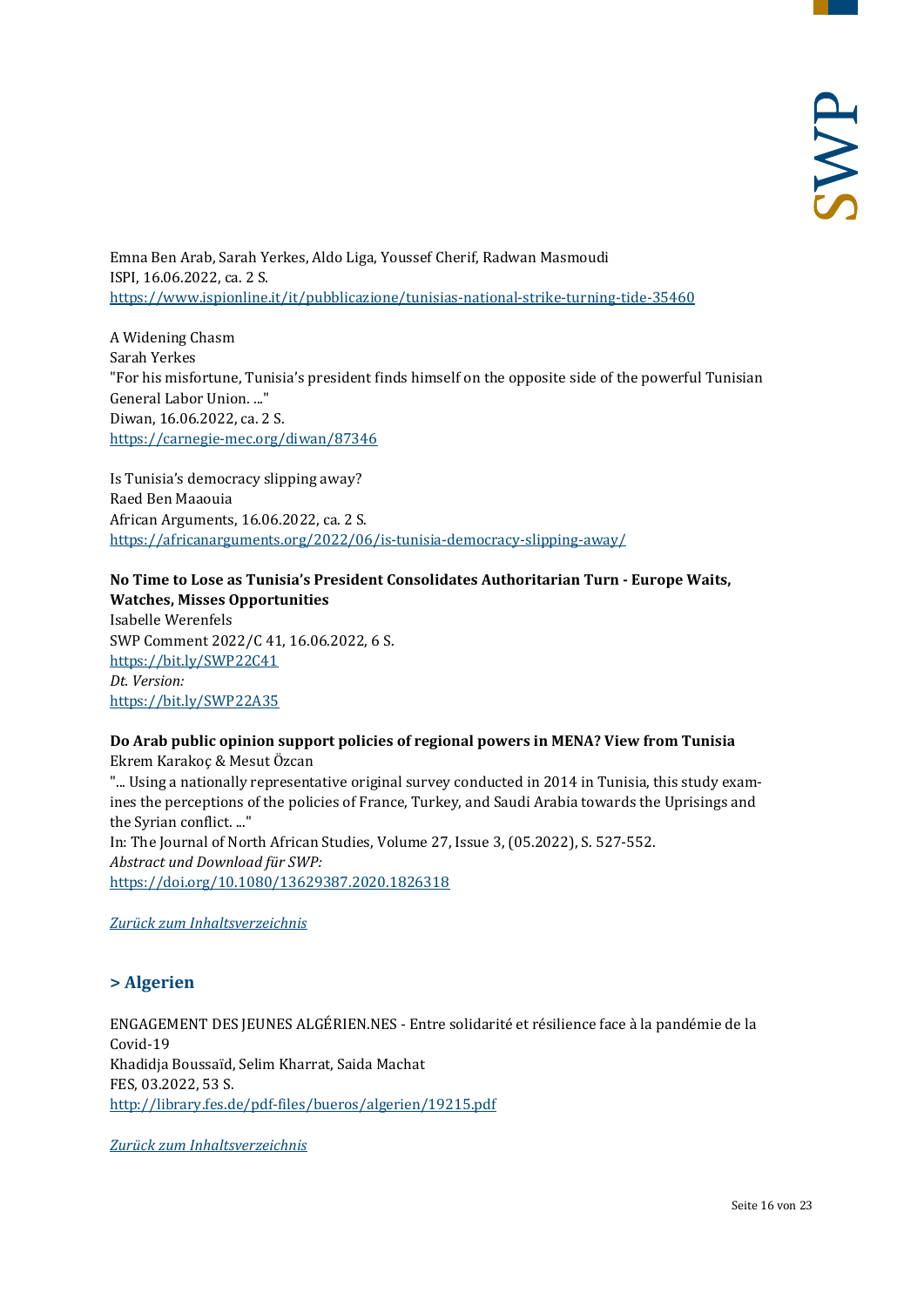#### <span id="page-16-0"></span>**> Marokko**

**Morocco Reflects a Global South Dilemma: Water or Food?** Thomas M. Hill; Martin Pimentel USIP, 15.06.2022, ca. 2 S. [https://www.usip.org/publications/2022/06/morocco-reflects-global-south-dilemma-water-or](https://www.usip.org/publications/2022/06/morocco-reflects-global-south-dilemma-water-or-food)[food](https://www.usip.org/publications/2022/06/morocco-reflects-global-south-dilemma-water-or-food)

>>>

#### **The impact of migration policies on civil society actors' efforts to improve migrants' access to social and economic rights in Morocco**

Inka Stock

"... discusses the influence of European migration externalisation policies on civil society initiatives promoting migrants' rights in Morocco. ..." In: The Journal of North African Studies, Volume 27, Issue 3, (05.2022), S. 505-526. *Abstract und Download für SWP:* <https://doi.org/10.1080/13629387.2020.1814751>

Researching the intercultural: solid/liquid interculturality in Moroccan-themed scholarship Hamza R'boul In: The Journal of North African Studies, Volume 27, Issue 3, (05.2022), S. 441-462. *Abstract und Download für SWP:* <https://doi.org/10.1080/13629387.2020.1814750>

How the past is produced: the vernacular past of a Moroccan Berber people Doyle Hatt In: The Journal of North African Studies, Volume 27, Issue 3, (05.2022), S. 463-504. *Abstract und Download für SWP:* <https://doi.org/10.1080/13629387.2020.1824785>

Exceptional horsewomen: navigating the Moroccan equestrian sport of tbourida Gwyneth U. J. Talley In: The Journal of North African Studies, Volume 27, Issue 3, (05.2022), S. 553-574. *Abstract und Download für SWP:* <https://doi.org/10.1080/13629387.2020.1833324>

<span id="page-16-1"></span>*[Zurück zum Inhaltsverzeichnis](#page-0-0)*

#### **> Marokko / Westsahara**

#### **North Africa's Frozen Conflict - How the Biden Administration Can Resolve the Dispute Over Western Sahara** Hannah Rae Armstrong

Seite 17 von 23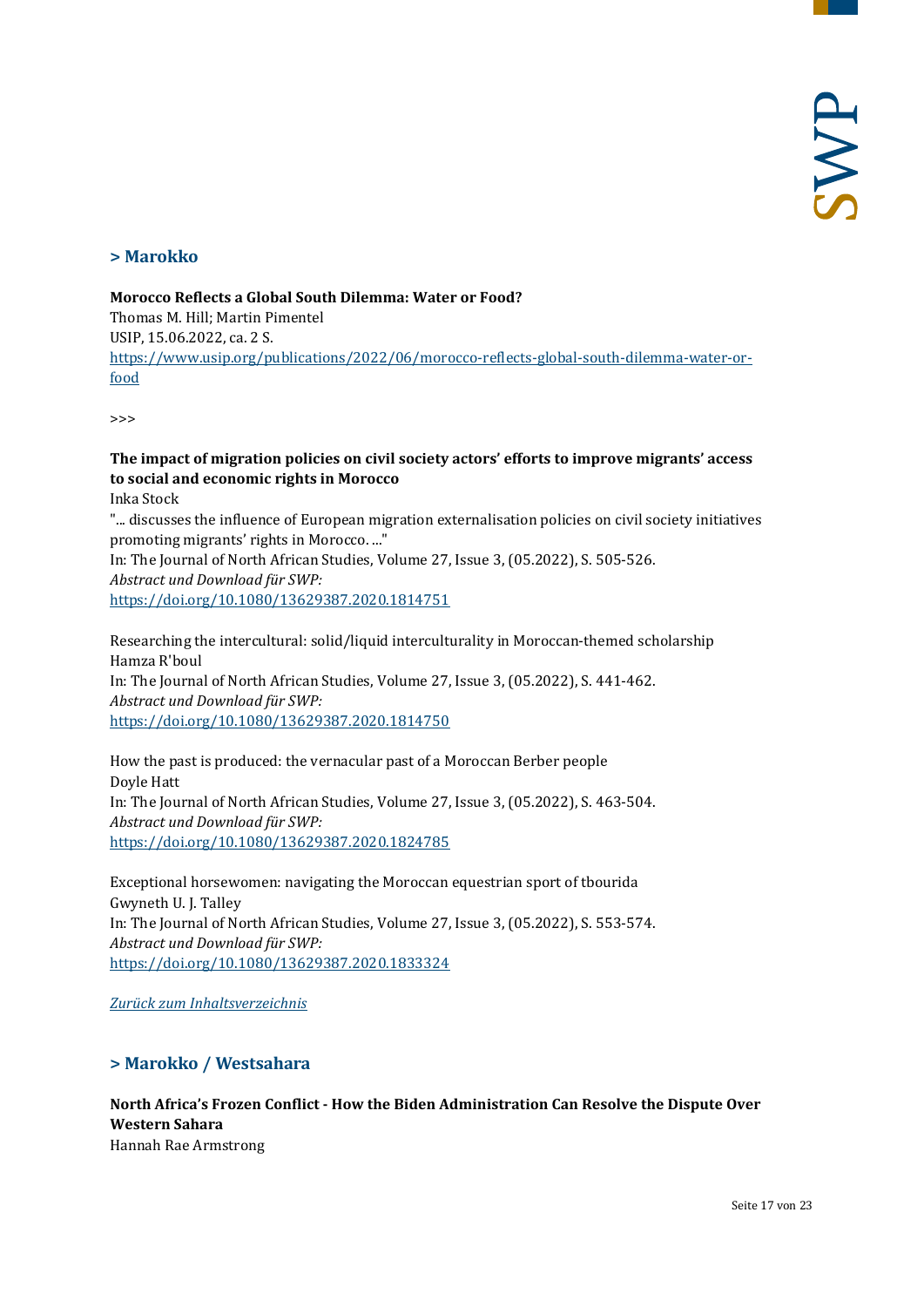FA (online), 12.05.2022, ca. 3 S. *Preview und Volltext für SWP:* <https://www.foreignaffairs.com/articles/morocco/2022-05-12/north-africas-frozen-conflict>

<span id="page-17-0"></span>*[Zurück zum Inhaltsverzeichnis](#page-0-0)*

#### **> EU - Mittelmeerraum / MENA-Region / Afrika: Migrationspolitik / Flüchtlinge**

UNHCR: Global displacement hits another record, capping decade-long rising trend UNHCR, 16.06.2022 [https://www.unhcr.org/asia/news/press/2022/6/62a9d2b04/unhcr-global-displacement-hits](https://www.unhcr.org/asia/news/press/2022/6/62a9d2b04/unhcr-global-displacement-hits-record-capping-decade-long-rising-trend.html)[record-capping-decade-long-rising-trend.html](https://www.unhcr.org/asia/news/press/2022/6/62a9d2b04/unhcr-global-displacement-hits-record-capping-decade-long-rising-trend.html) *Siehe:* **Global Trends: Forced Displacement in 2021** UNHCR, 06.2022, 48 S. *Übersicht und Downloads:* <https://www.unhcr.org/unhcr-global-trends-2021-media-page.html>

Weltflüchtlingsbericht Trauriger Rekord: mehr Menschen auf der Flucht als jemals zuvor *- betr. u.a. G7 Bündnis für globale Ernährungssicherheit* BMZ, 26.06.2022, ca. 2 S. [https://www.bmz.de/de/aktuelles/aktuelle-meldungen/mehr-menschen-auf-der-flucht-als](https://www.bmz.de/de/aktuelles/aktuelle-meldungen/mehr-menschen-auf-der-flucht-als-jemals-zuvor-114318)[jemals-zuvor-114318](https://www.bmz.de/de/aktuelles/aktuelle-meldungen/mehr-menschen-auf-der-flucht-als-jemals-zuvor-114318)

**Building Resilient Migration Systems in the Mediterranean: Lessons from COVID-19**

MauroTestaverde, JacquelynPavilon The World Bank, 06.2022, 167 S. <http://hdl.handle.net/10986/37534> *Kurzinformation:* [https://www.worldbank.org/en/region/mena/publication/building-resilient-migration-systems](https://www.worldbank.org/en/region/mena/publication/building-resilient-migration-systems-in-the-mediterranean-lessons-from-covid-19)[in-the-mediterranean-lessons-from-covid-19](https://www.worldbank.org/en/region/mena/publication/building-resilient-migration-systems-in-the-mediterranean-lessons-from-covid-19)

>>>

Großbritanniens Flüchtlingsdeal mit Ruanda: "Katastrophaler Präzedenzfall" Kirsten Krampe Hbs, 14.06.2022, ca. 2 S. [https://www.boell.de/de/2022/06/14/grossbritanniens-fluechtlingsdeal-mit-ruanda-katastro](https://www.boell.de/de/2022/06/14/grossbritanniens-fluechtlingsdeal-mit-ruanda-katastrophaler-praezedenzfall)[phaler-praezedenzfall](https://www.boell.de/de/2022/06/14/grossbritanniens-fluechtlingsdeal-mit-ruanda-katastrophaler-praezedenzfall)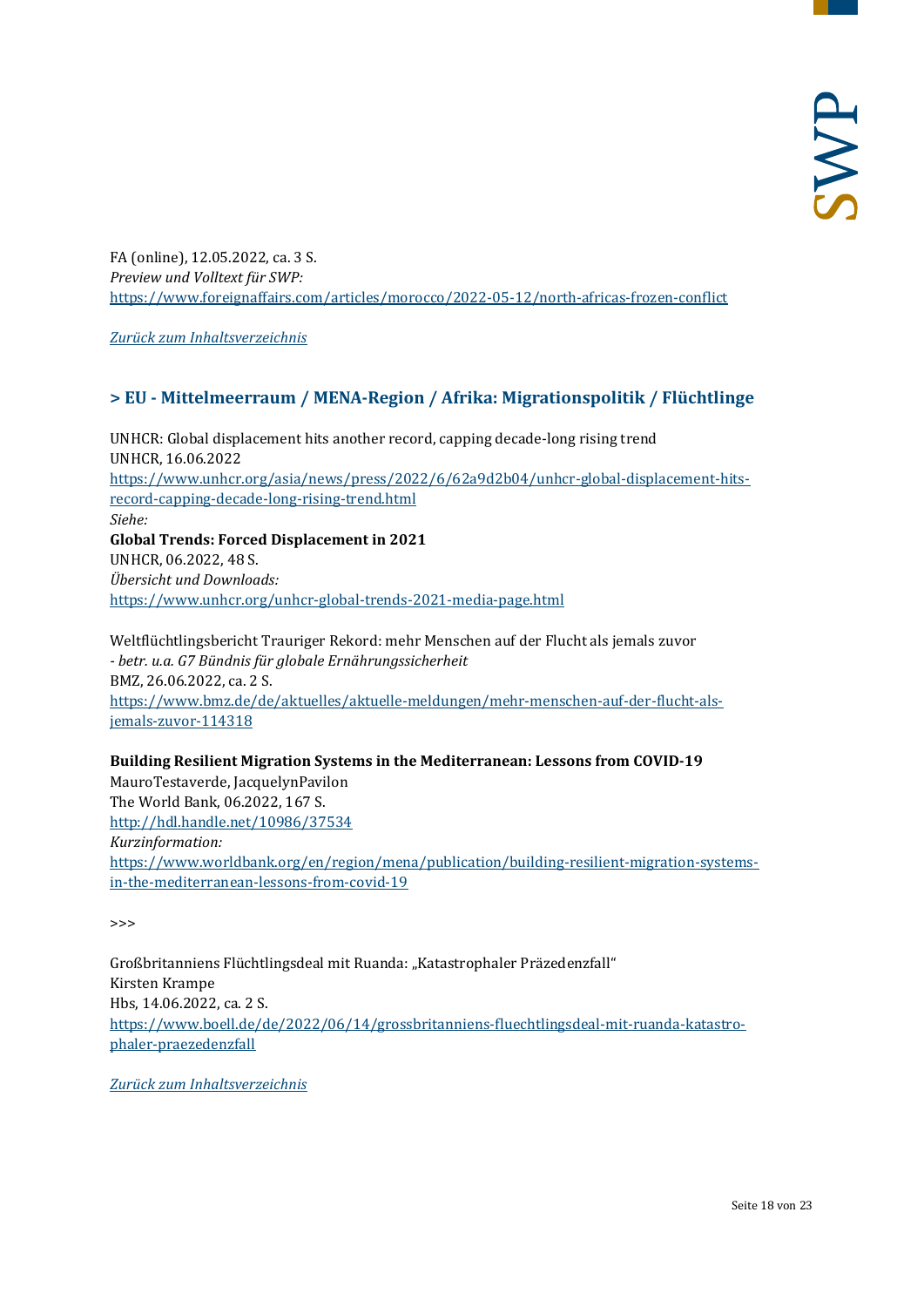# <span id="page-18-0"></span>**> EU / USA - MENA-Region**

Event Recap: A new transatlantic relationship for the Middle East and North Africa Alexandra Kaiss Atlantic Council, 16.06.2022, ca. 2 S. [https://www.atlanticcouncil.org/blogs/menasource/a-new-transatlantic-relationship-for-the-mid](https://www.atlanticcouncil.org/blogs/menasource/a-new-transatlantic-relationship-for-the-middle-east-and-north-africa/)[dle-east-and-north-africa/](https://www.atlanticcouncil.org/blogs/menasource/a-new-transatlantic-relationship-for-the-middle-east-and-north-africa/)

<span id="page-18-1"></span>*[Zurück zum Inhaltsverzeichnis](#page-0-0)*

# **> USA - MENA-Region**

The Takeaway: Biden, Arab leaders to discuss 'innovative' approaches to regional cooperation at Saudi summit Andrew Parasiliti, Elizabeth Hagedorn Al Monitor, 16.06.2022, ca. 2 S. [https://www.al-monitor.com/originals/2022/06/takeaway-biden-arab-leaders-discuss](https://www.al-monitor.com/originals/2022/06/takeaway-biden-arab-leaders-discuss-innovative-approaches-regional-cooperation)[innovative-approaches-regional-cooperation](https://www.al-monitor.com/originals/2022/06/takeaway-biden-arab-leaders-discuss-innovative-approaches-regional-cooperation)

#### **The Biden Administration Is Struggling to Develop a Middle East Strategy**

Daniel Brumberg ACW, 10.06.2022, ca. 3 S. [https://arabcenterdc.org/resource/the-biden-administration-is-struggling-to-develop-a-middle](https://arabcenterdc.org/resource/the-biden-administration-is-struggling-to-develop-a-middle-east-strategy/)[east-strategy/](https://arabcenterdc.org/resource/the-biden-administration-is-struggling-to-develop-a-middle-east-strategy/)

<span id="page-18-2"></span>*[Zurück zum Inhaltsverzeichnis](#page-0-0)*

# **> Russland / Ukraine - MENA-Region**

*Anmerkung: Primär länderbezogene Titel zu diesem Thema finden sich im jeweiligen Länderkapitel.*

#### **Why the Middle East Gets Putin**

Michael Young "Watching the Ukraine conflict, Middle Eastern leaders see the Russian president has approached matters in the same way as they would. ..." Diwan, 15.06.2022, ca. 2 S. <https://carnegie-mec.org/diwan/87328>

#### **Why Does Some of the Arab Public Support Putin's War in Ukraine?**

Amr Salah Sada, 16.06.2022, ca. 2 S. <https://carnegieendowment.org/sada/87353>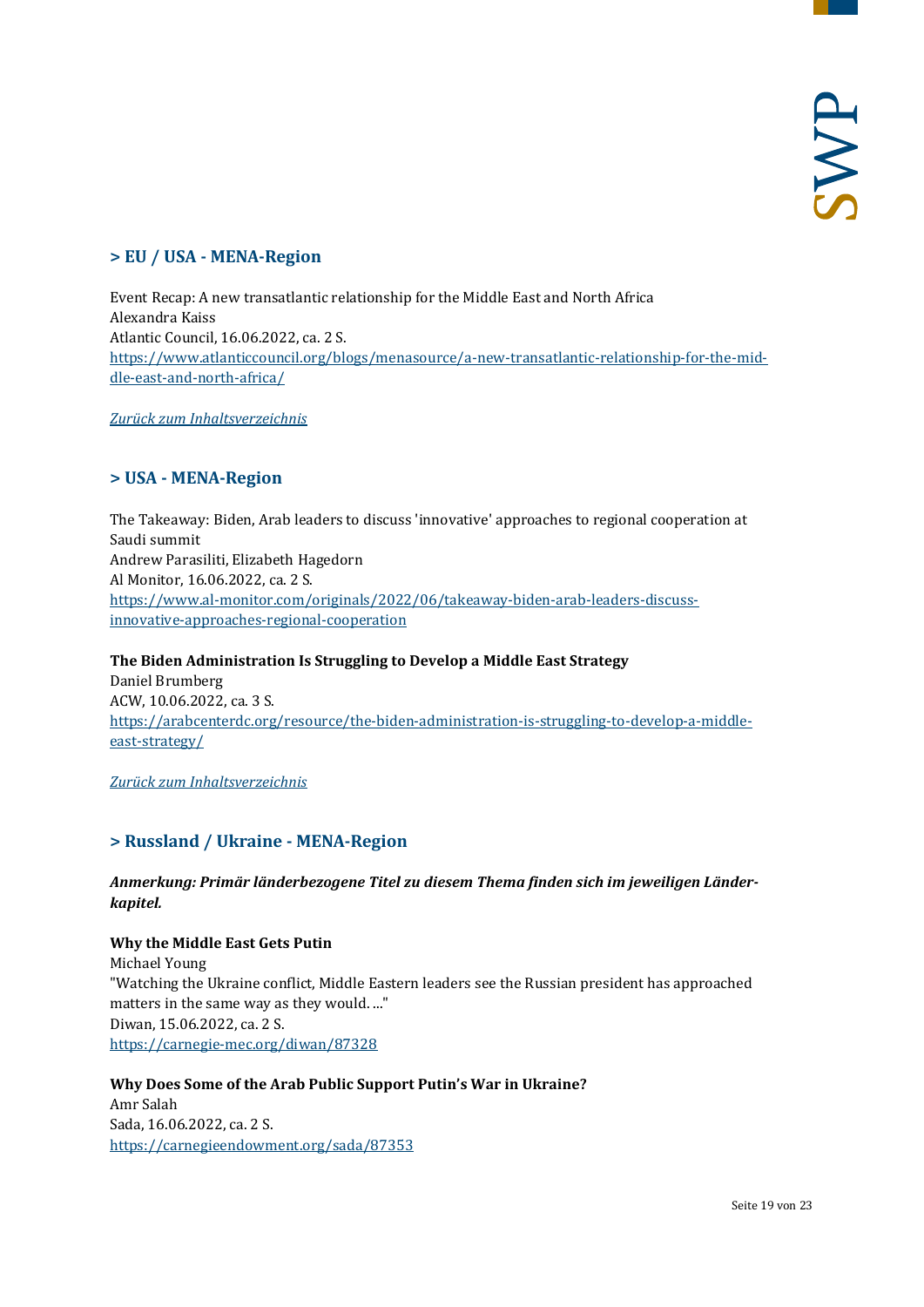**Food and Energy: How Domestic Concerns Shape North African Approaches to Russia** Oussama Boudhrioua Fikra Forum, 15.06.2022, ca. 2 S. [https://www.washingtoninstitute.org/policy-analysis/food-and-energy-how-domestic-concerns](https://www.washingtoninstitute.org/policy-analysis/food-and-energy-how-domestic-concerns-shape-north-african-approaches-russia)[shape-north-african-approaches-russia](https://www.washingtoninstitute.org/policy-analysis/food-and-energy-how-domestic-concerns-shape-north-african-approaches-russia)

**Middle East and North Africa: Implications of 2022 Russia-Ukraine War** Christopher M. Blanchard CRS, 15.06.2022, 22 S. <https://crsreports.congress.gov/product/pdf/R/R47160> @WAO

<span id="page-19-0"></span>*[Zurück zum Inhaltsverzeichnis](#page-0-0)*

#### **> VR China - MENA-Region**

#### **China and the Middle East: Heading into Choppy Waters** James M. Dorsey MEI, 16.06.2022, ca. 2 S. <https://www.mei.edu/publications/china-and-middle-east-heading-choppy-waters>

Chinese Dragon In Middle East: More Strategic Partnerships And Cooperation – Analysis Mohamad Zreik Eurasia Review, 29.04.2022, ca. 2 S. [https://www.eurasiareview.com/29042022-chinese-dragon-in-middle-east-more-strategic-part](https://www.eurasiareview.com/29042022-chinese-dragon-in-middle-east-more-strategic-partnerships-and-cooperation-analysis/)[nerships-and-cooperation-analysis/](https://www.eurasiareview.com/29042022-chinese-dragon-in-middle-east-more-strategic-partnerships-and-cooperation-analysis/)

<span id="page-19-1"></span>*[Zurück zum Inhaltsverzeichnis](#page-0-0)*

#### **> Internationale Beziehungen / Geopolitik (MENA-Region)**

Event Recap: The Middle East and North Africa in the New Geopolitical Disorder Otto Lanzavecchia Atlantic Council, 15.06.2022, ca. 2 S. [https://www.atlanticcouncil.org/blogs/menasource/the-middle-east-and-north-africa-in-the-new](https://www.atlanticcouncil.org/blogs/menasource/the-middle-east-and-north-africa-in-the-new-geopolitical-disorder/)[geopolitical-disorder/](https://www.atlanticcouncil.org/blogs/menasource/the-middle-east-and-north-africa-in-the-new-geopolitical-disorder/)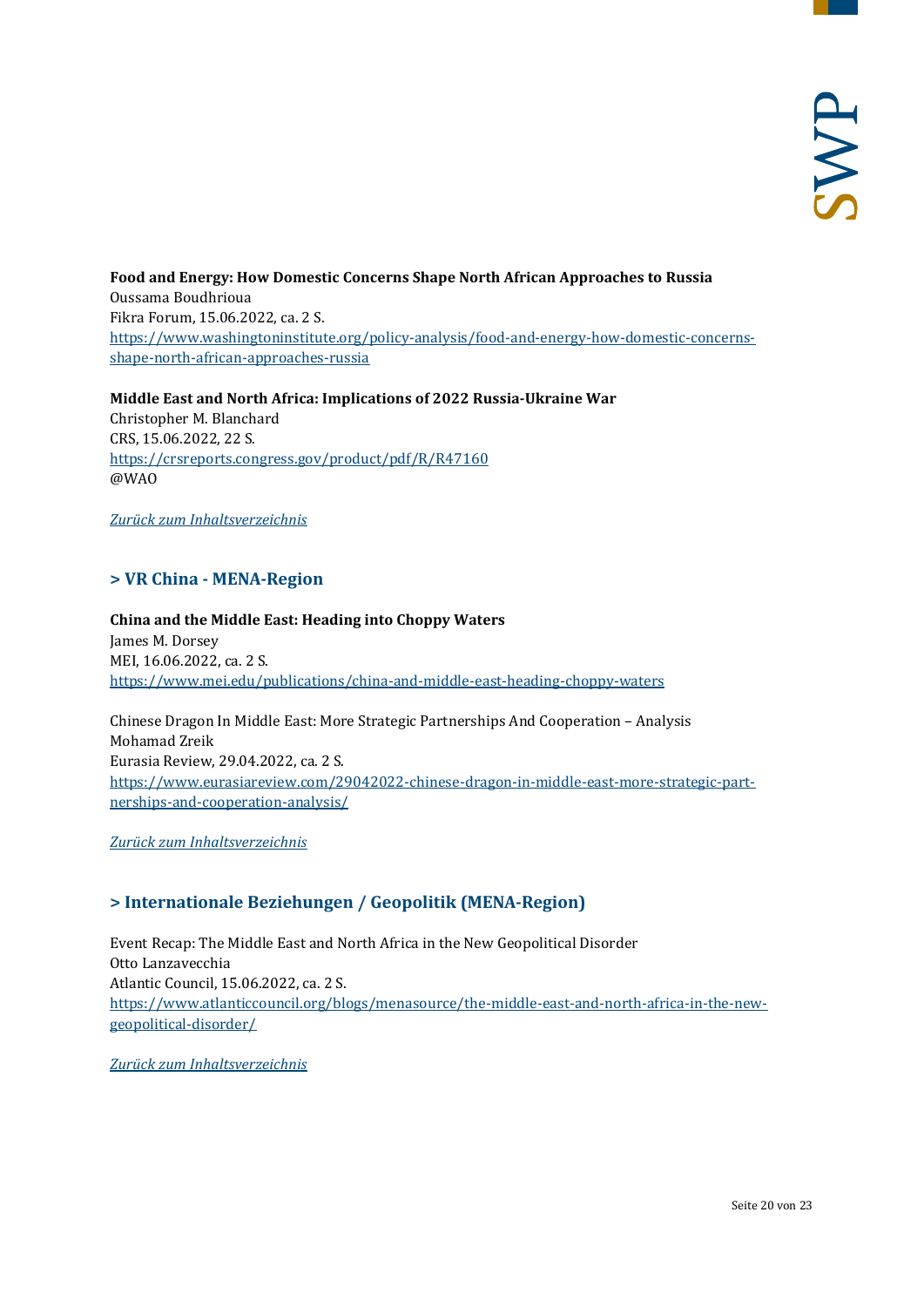# <span id="page-20-0"></span>**> Umbruch in der arabischen Welt / "Arabischer Frühling"**

#### **Do Arab public opinion support policies of regional powers in MENA? View from Tunisia** Ekrem Karakoç & Mesut Özcan

"... Using a nationally representative original survey conducted in 2014 in Tunisia, this study examines the perceptions of the policies of France, Turkey, and Saudi Arabia towards the Uprisings and the Syrian conflict. ..." In: The Journal of North African Studies, Volume 27, Issue 3, (05.2022), S. 527-552. *Abstract und Download für SWP:* <https://doi.org/10.1080/13629387.2020.1826318>

<span id="page-20-1"></span>*[Zurück zum Inhaltsverzeichnis](#page-0-0)*

# **> Transitional Justice (allg.)**

At a Glance: Transitional justice - Central to fighting impunity EPRS, 14.06.2022, 2 S. [https://www.europarl.europa.eu/Reg-](https://www.europarl.europa.eu/RegData/etudes/ATAG/2022/733534/EPRS_ATA(2022)733534_EN.pdf)[Data/etudes/ATAG/2022/733534/EPRS\\_ATA\(2022\)733534\\_EN.pdf](https://www.europarl.europa.eu/RegData/etudes/ATAG/2022/733534/EPRS_ATA(2022)733534_EN.pdf)

<span id="page-20-2"></span>*[Zurück zum Inhaltsverzeichnis](#page-0-0)*

#### **> Politische Einigungen / politische Regelungen (allg./theoret.)**

*Buchhinweis/Neuerscheinung:* **Political Settlements and Development - Theory, Evidence, Implications** Tim Kelsall, Nicolai Schulz, William D. Ferguson, Matthias vom Hau, Sam Hickey, and Brian Levy Oxford (OUP), 05.2022, 272 S. *Übersicht und Bestellung:* [https://global.oup.com/academic/product/political-settlements-and-development-](https://global.oup.com/academic/product/political-settlements-and-development-9780192848932?cc=de&lang=en&)[9780192848932?cc=de&lang=en&](https://global.oup.com/academic/product/political-settlements-and-development-9780192848932?cc=de&lang=en&)

<span id="page-20-3"></span>*[Zurück zum Inhaltsverzeichnis](#page-0-0)*

#### **> Terrorismus / Jihadismus / -bekämpfung**

#### **Spotlight on Global Jihad (June 8-15, 2022)** ITIC, 16.06.2022, 15 S. [https://www.terrorism-info.org.il/app/uploads/2022/06/E\\_092\\_22.pdf](https://www.terrorism-info.org.il/app/uploads/2022/06/E_092_22.pdf)

New Alignments Emerging Among Al-Qaeda's West African Affiliates Jacob Zenn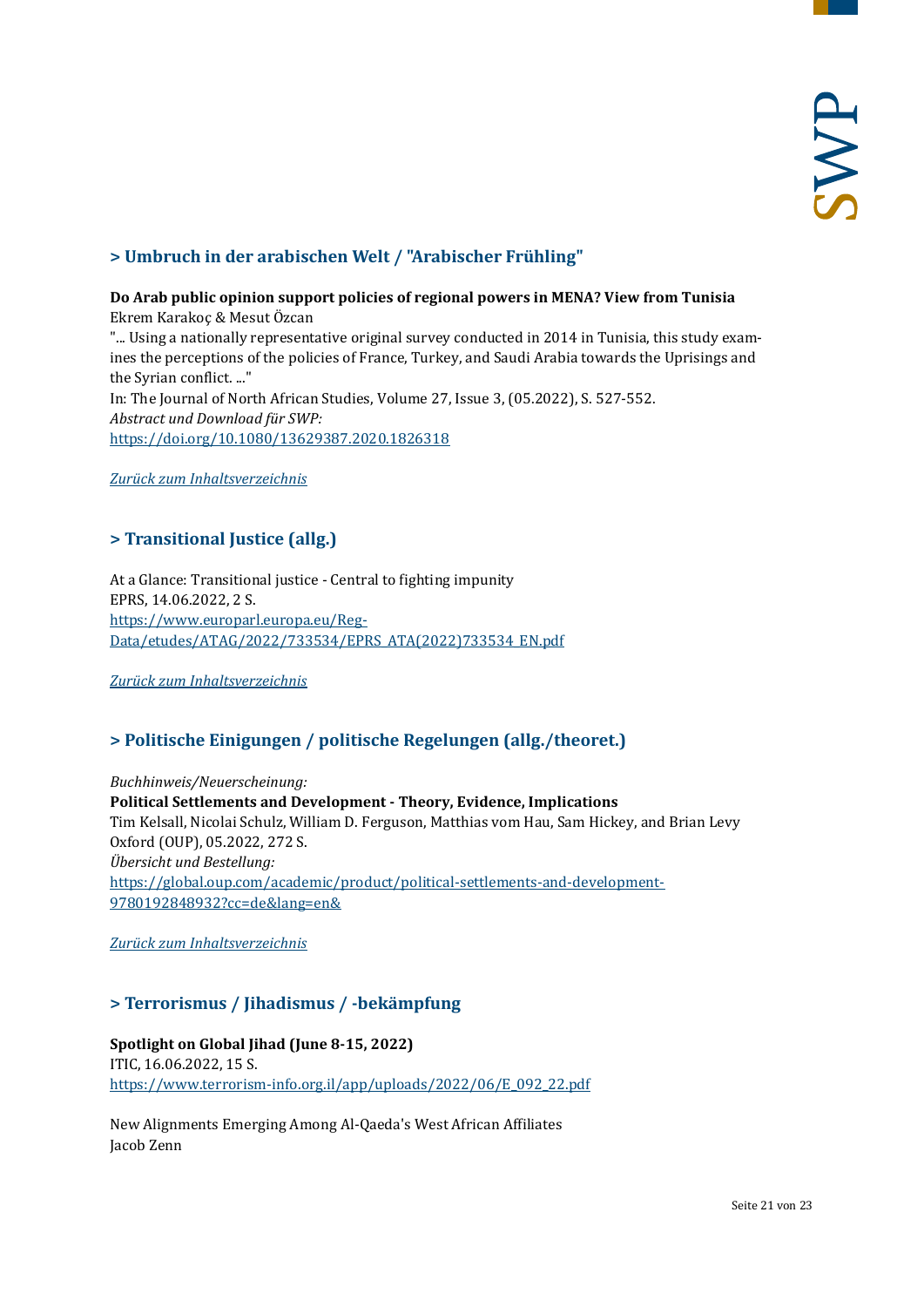In: TM, 17.06.2022, S. 1f. <https://jamestown.org/wp-content/uploads/2022/06/TM-PDF-1.pdf>

#### **No shortcuts to security: Learning from responses to armed conflicts involving proscribed groups**

Larry Attree, Jordan Street

"Drawing on examples from Afghanistan, Egypt, Kenya, Kyrgyzstan, Iraq, the Philippines, Somalia, Syria, Tunisia, Yemen and the central Sahel (Mali, Niger and Burkina Faso), this report analyses patterns in conflicts involving proscribed groups from the al-Qaeda–Islamic State family tree to create better response strategies. ..."

Saferworld, 05.2022, 69 S.

<https://www.saferworld.org.uk/downloads/pubdocs/no-shortcuts-to-security-pages.pdf> *Briefing (3 S.):* <https://www.saferworld.org.uk/downloads/pubdocs/no-shortcuts-to-security-briefing.pdf>

@WAO

#### **Prevalent Sentiments of the Concept of Jihad in the Public Commentsphere**

Gahl Silverman & Udi Sommer "... explores the prevalent meanings of the term jihad through discussions of Muslims and non-Muslims in the online public sphere. ..." In: Studies in Conflict & Terrorism, Volume 45 (2022), Issue 7, S. 579-607. *Abstract und Download für SWP:* <https://doi.org/10.1080/1057610X.2019.1686854>

<span id="page-21-0"></span>*[Zurück zum Inhaltsverzeichnis](#page-0-0)*

# **> Coronavirus-Krise / COVID-19 (MENA-Region)**

#### **COVID-19 in the MENA: Two Years On**

*Inhalt:*

- COVID-19 in the MENA: Two Years On - What have we learned? / Marc Lynch

- Polarization, COVID-19, and Authoritarian Consolidation in Iran / Vahid Abedini

- The Amplification of Authoritarianism in the Age of COVID-19 / Yasmina Abouzzohour

- Implications of COVID-19 Pandemic for Regionalism and Regional Politics in the MENA Region / Meliha Altunışık

- The Impact of Egypt's Non-Pandemic State on Society-to-Society Relations / Mona Ali

- Anti-COVID Volunteers are the New Soldiers: Revisiting UAE's Militarized Nationalism during the Pandemic / Eleonora Ardemagni

- Implications of the COVID-19 pandemic for politics in Morocco / Lalla Amina Drhimeur

- Is the Arab region ready for the next pandemic? / Ghinwa El Hayek

- The Governance of COVID-19 in Lebanon: Territories of Sectarianism and Solidarity / Mona Harb, Ahmad Gharbieh, Mona Fawaz and Luna Dayekh

- Downplaying, Trust, and Compliance with Public Health Measures during the COVID-19 Pandemic in the MENA / Kevin Koehler & Jonah Schulhofer-Wohl